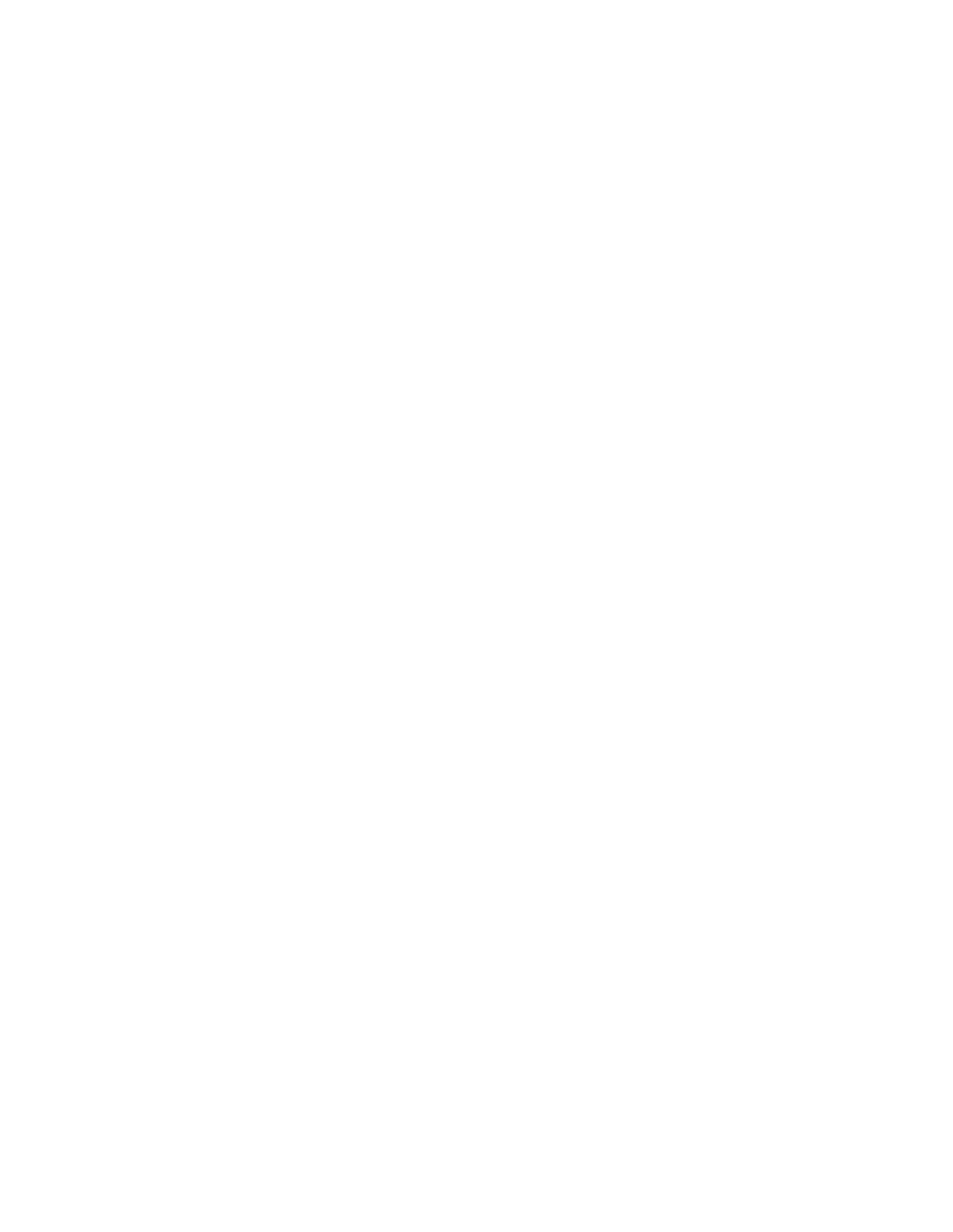## **IMF Working Paper**

Fiscal Affairs and Middle East and Central Asia Departments

## **Public Debt and Fiscal Vulnerability in the Middle East**

## **Prepared by Manal Fouad, Wojciech Maliszewski, Martin Hommes, Hanan Morsy, Martin Petri, and Ludvig Söderling1**

Authorized for distribution by James Daniel and John Wakeman-Linn

January 2007

**Abstract** 

## **This Working Paper should not be reported as representing the views of the IMF.**

The views expressed in this Working Paper are those of the author(s) and do not necessarily represent those of the IMF or IMF policy. Working Papers describe research in progress by the author(s) and are published to elicit comments and to further debate.

Public debt in the Middle East increased during the mid-1990s mainly because of fiscal expansions. It decreased in recent years, thanks to high oil revenue, economic growth, some primary non-oil fiscal adjustment, and debt relief. While countries in the Middle East appear to have adequately reacted to high indebtedness in the past, public debt levels remain uncomfortably high in many, particularly non-oil producing countries and middle income oil producers. Non-oil countries adjust mainly by increasing revenues, whereas oil countries adjust expenditure. For non-oil producing countries, substantial fiscal adjustment would be needed to bring debt down to below 50 percent of GDP. Oil producers as a group appear to follow sustainable, though procyclical, fiscal policies. Middle-income (but not high-income) oil producing countries would need to adjust somewhat to bring their policies in line with the permanent oil income benchmark.

JEL Classification Numbers:

 $\overline{a}$ 

Keywords: Middle East, Public Debt, Fiscal Policy, Oil Author's E-Mail Address: mfouad@imf.org, wmaliszewski@imf.org, hmorsy@imf.org, mpetri@imf.org, lsoderling@imf.org

<sup>&</sup>lt;sup>1</sup> The authors would like to thank James Daniel, Richard Hemming, John Wakeman-Linn for providing guidance and comments, Juan Francisco Yépez for excellent research assistance. Thanks are also due to Klaus Enders, Erik de Vrijer, and Miguel Savastano, as well as the MCD desk economists for helpful comments.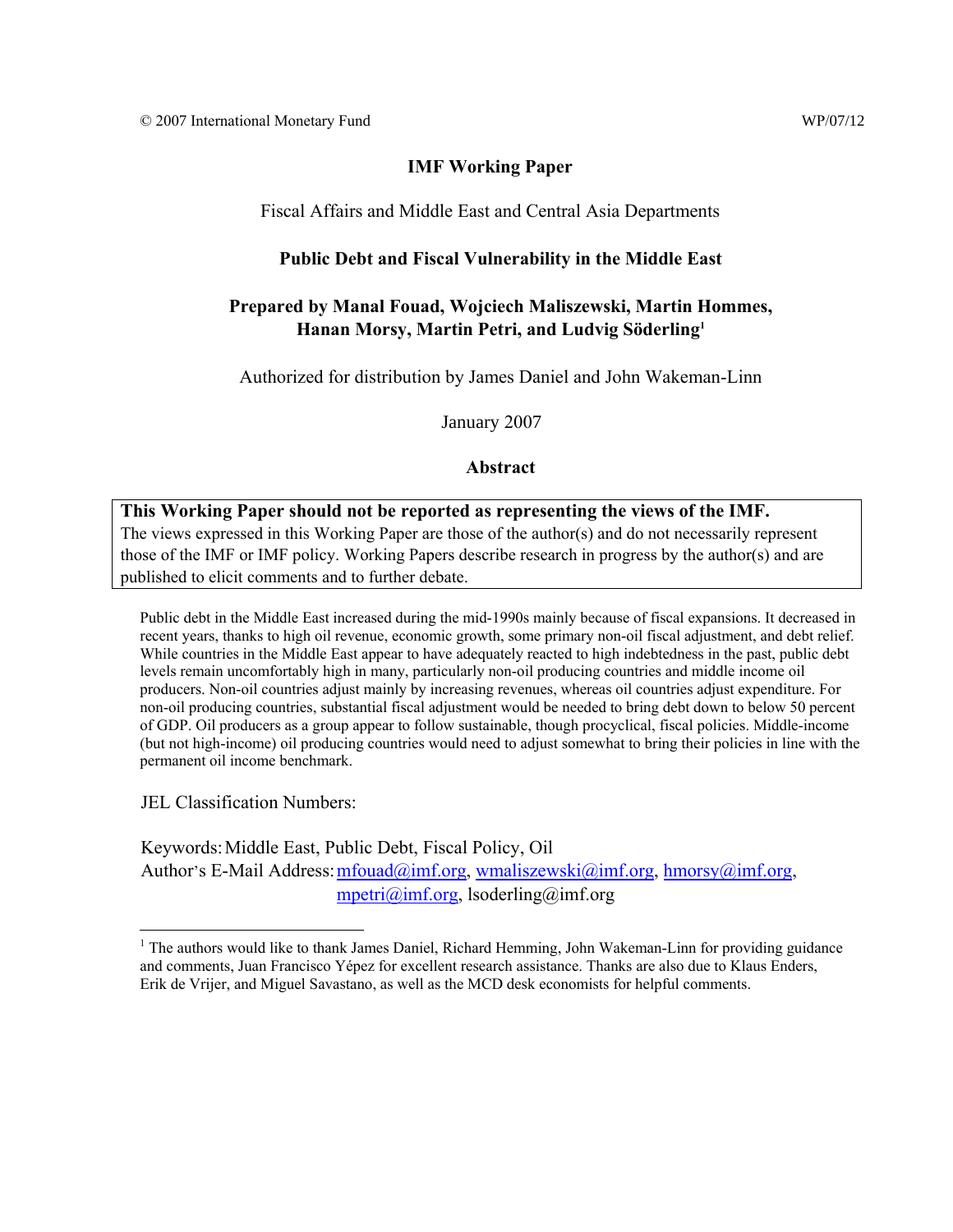## Contents Page

| I.           |                                                                                         |    |
|--------------|-----------------------------------------------------------------------------------------|----|
| Π.           |                                                                                         |    |
|              | A.                                                                                      |    |
|              | <b>B.</b>                                                                               |    |
|              | $\mathcal{C}$ .                                                                         |    |
| III.         |                                                                                         |    |
|              | A.                                                                                      |    |
|              | <b>B.</b>                                                                               |    |
|              | $C_{\cdot}$                                                                             |    |
| IV.          |                                                                                         |    |
|              |                                                                                         |    |
| <b>Boxes</b> | 1. Evolution of Debt in the Middle-East Since the Early 1990s by Country Groups7        |    |
|              |                                                                                         |    |
|              |                                                                                         |    |
|              |                                                                                         |    |
| Tables       |                                                                                         |    |
|              |                                                                                         |    |
|              |                                                                                         |    |
|              |                                                                                         |    |
| Figures      |                                                                                         |    |
|              |                                                                                         |    |
|              |                                                                                         |    |
|              |                                                                                         |    |
|              |                                                                                         |    |
|              |                                                                                         |    |
|              |                                                                                         |    |
|              |                                                                                         |    |
|              | 8. High Income Oil Producers: Contributions to the Change in Public Debt Stock12        |    |
|              | 9. Middle-Income Oil Producers: contributions to the Change in Public Debt Stock13      |    |
|              | 10. Middle-Income Non-Oil Producers: Contributions to the Change in Public Debt Stock14 |    |
|              | 11. Low Income Non-Oil Produers: Contributions to the Change in Public Debt Stock 14    |    |
|              | 12. Primary Balance: Historical Average and the Range of Estimates Consistent           |    |
|              |                                                                                         | 21 |
|              | 13. Non-Oil Primary Balance: Actual and the Range of Estimates Consistent with POIM22   |    |
|              |                                                                                         |    |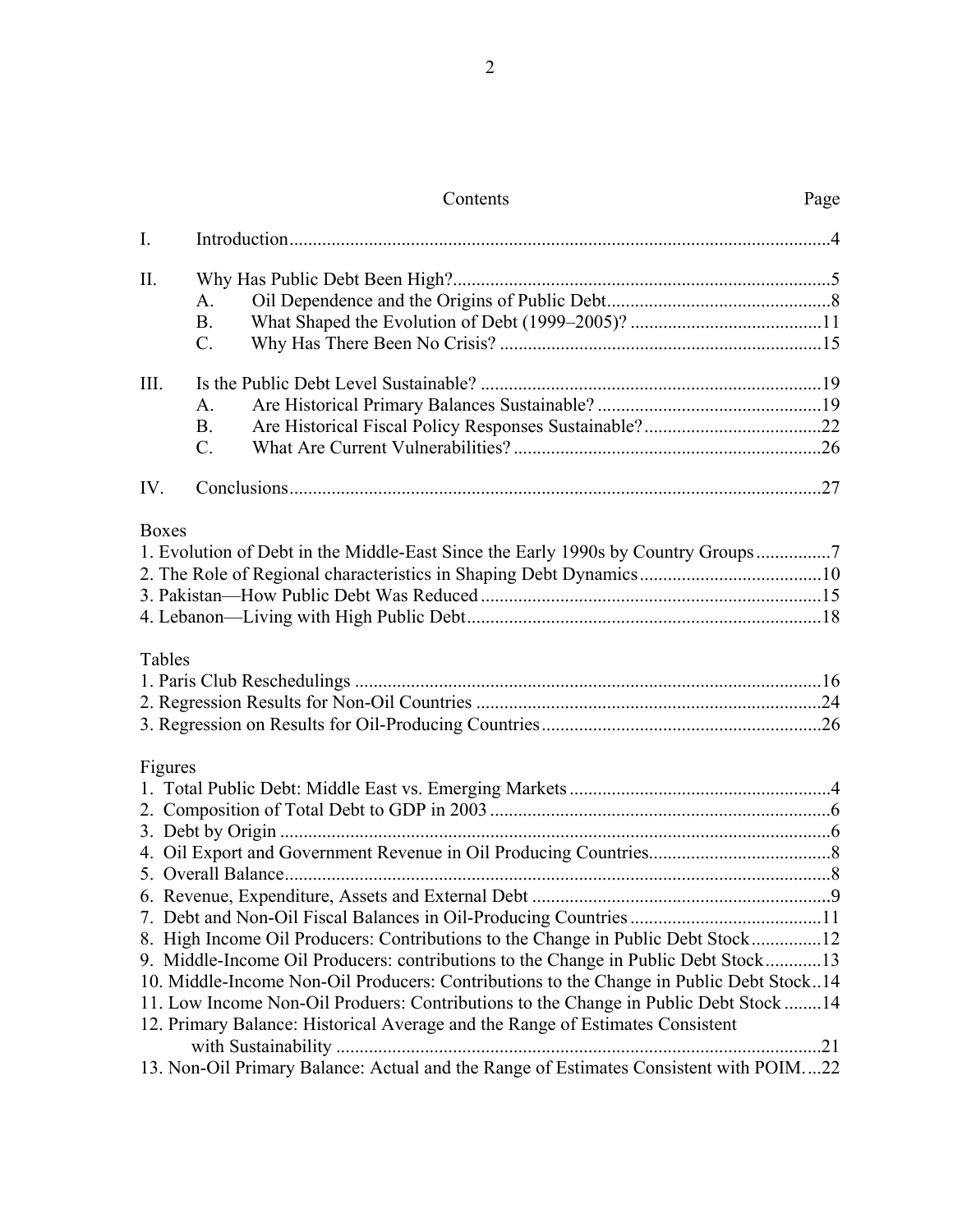| Appendices                                                                               |  |
|------------------------------------------------------------------------------------------|--|
|                                                                                          |  |
| II. Specification of the Fiscal Policy and the Revenue/Expenditure Reaction Functions 30 |  |
|                                                                                          |  |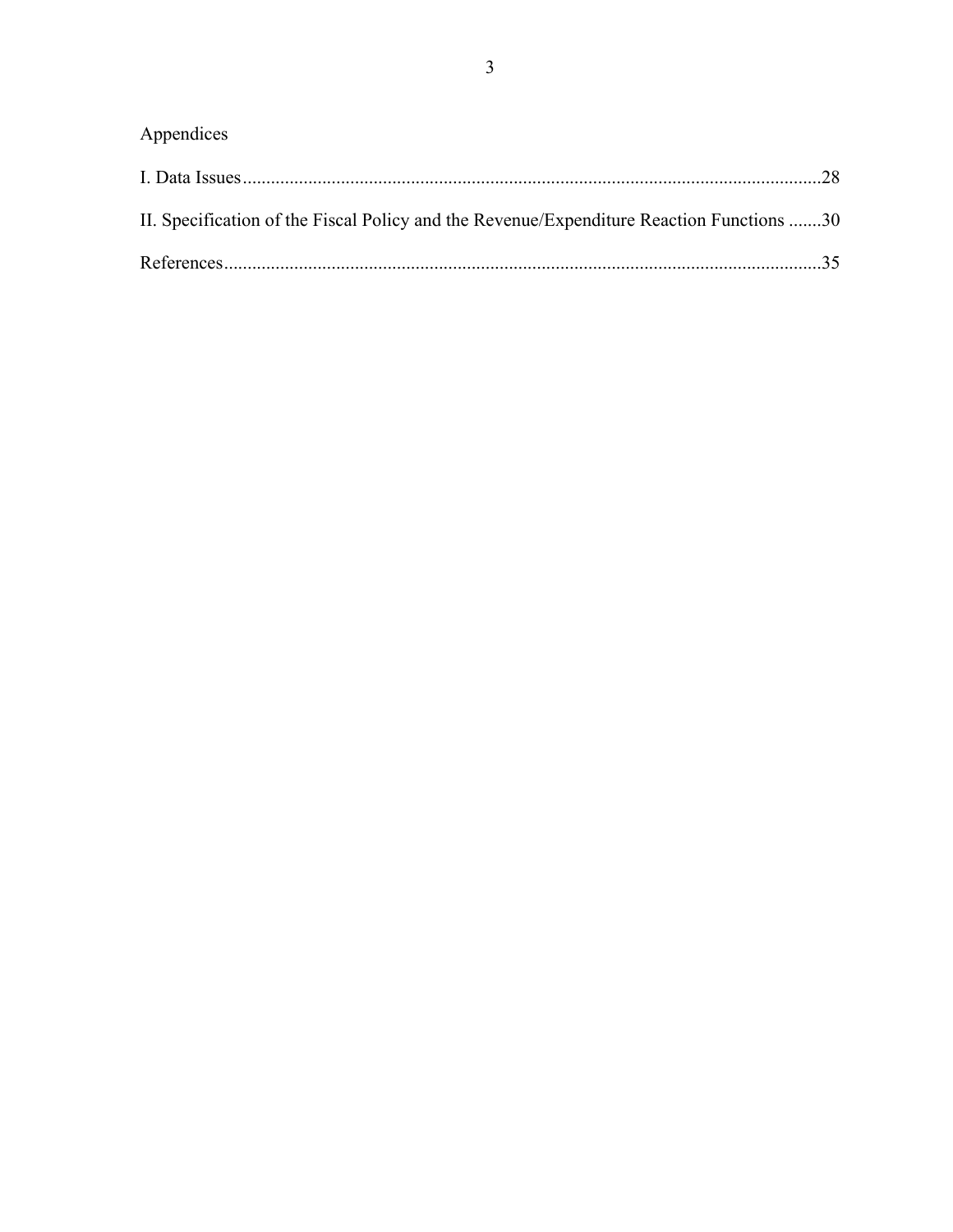#### **PUBLIC DEBT AND FISCAL VULNERABILITY IN THE MIDDLE EAST**

#### **I. INTRODUCTION**

Much attention has been given in recent years to public debt levels in relation to fiscal sustainability and financial crises. Recent research has provided evidence that some emerging markets have experienced major defaults despite relatively low debt-to-GDP ratios.<sup>23</sup> Interestingly, Middle Eastern countries avoided such crises despite levels of public debt persistently higher than in emerging market economies during the mid to late-1990s (Figure 1). There has been little attention to these facts and this paper attempts to fill this gap.



This paper attempts to answer two questions: why have Middle Eastern countries had such high public debt levels; and, are the current levels sustainable? In addressing the first question, Section I examines the origins of public debt, decomposes the recent public debt evolution into policy and non-policy factors, and explains why there have been no defaults. Section II assesses the sustainability of fiscal policies by comparing current with sustainable primary balances, estimating policy reaction functions for country-groups, and discussing current vulnerabilities. Section III concludes.

1

 $2^{2}$  Some countries in the sample have had recourse to debt rescheduling under Paris Club or London Club Agreements, which is usually defined in the literature as debt default/crises since the country does not service its debt on original terms. This paper, however, defines a debt crisis and default as a case where the country had to default on its sovereign debt without a restructuring agreement with its lenders, and thus had a "disorderly" default.

 $3$  One-third of defaulters during the period 1998–2002 had debt-to-GDP ratios below 40 percent (see IMF (2003)).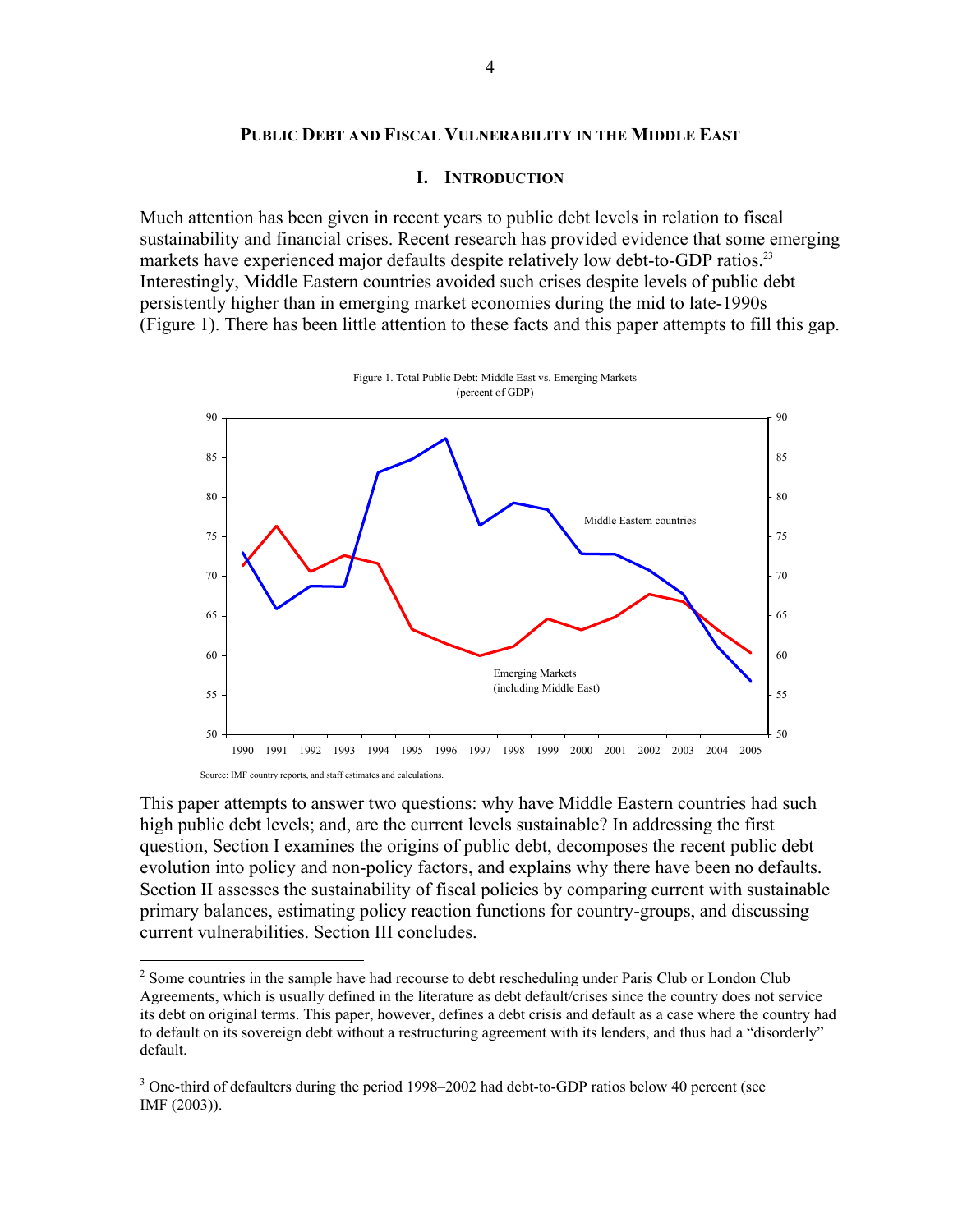Although countries in the Middle Eastern region are similar in many respects, they can be divided into groups to better account for their specific characteristics. The study covers 19 Middle-Eastern countries consisting of all the Arab countries (except the "post-conflict" countries, Iraq, Sudan, West Bank and Gaza, and Somalia, for which consistent data series were not available), as well as Iran and Pakistan.<sup>4</sup> Four sub-groups are further distinguished to take into account differences in per capita income and the degree of exposure to oil:<sup>5</sup>

- *high-income oil producers*: Bahrain, Kuwait, Oman, Qatar, Saudi Arabia, and the UAE (corresponding to the Gulf Cooperation Council);
- *middle-income oil producers*: Algeria, Iran, Libya, Syria, and Yemen;
- *middle-income non-oil producers*: Egypt,<sup>6</sup> Jordan, Lebanon, Morocco, and Tunisia; and
- *low-income non-oil producers*: Djibouti, Pakistan, and Mauritania<sup>7</sup>.

The data are drawn from IMF staff reports and country desks, and are supplemented by other sources (World Bank, World Economic Outlook, and International Financial Corporation) for the analysis of long-term trends. Data issues are important in some countries and are discussed in Appendix I. Public debt is defined as broadly as each country's data allows.<sup>8</sup>

## **II. WHY HAS PUBLIC DEBT BEEN HIGH?**

In 2003,<sup>9</sup> about half of the Middle-Eastern countries had a debt level above the emerging markets' mean of about 60 percent of GDP, and more than two-thirds (including all non-oil producing countries) were above the 50 percent benchmark, corresponding to the median debt level of vulnerable emerging market economies (Figure 2).10 Debt was highest in non-oil

<sup>&</sup>lt;u>.</u> <sup>4</sup> The terms Middle East or Middle-Eastern refer to the 19 countries covered in the analysis.

 $<sup>5</sup>$  Unless noted otherwise, we use the term oil to denote all hydrocarbon resources of a country, including natural</sup> gas. Income levels are defined according to the World Bank definitions.

 $6$  During the period under consideration Egypt was a net oil importer on average. It continues to be a net importer for oil and oil products, but has become an energy exporting country (gas) on a net basis.

 $7$  Mauritania will become a net oil exporter in 2006.

<sup>&</sup>lt;sup>8</sup> Thus the data reported for Egypt, Libya, Oman, Saudi Arabia, and UAE is for the public sector; for Jordan, Pakistan and Tunisia is for the general government; and the remainder is for central government. Unless otherwise indicated, debt is defined as gross debt without any adjustments for bank deposits or other assets.

 $9^9$  2003 was chosen because as it is a turning point before the recent oil price hikes.

<sup>&</sup>lt;sup>10</sup> IMF (2003) found that the median public debt-to-GDP ratio for defaulting emerging countries was 50 percent one year prior to default. It also found that emerging market economies as a whole did not respond to further debt increases in a sustainable way once public debt ratios rose above 50 percent of GDP.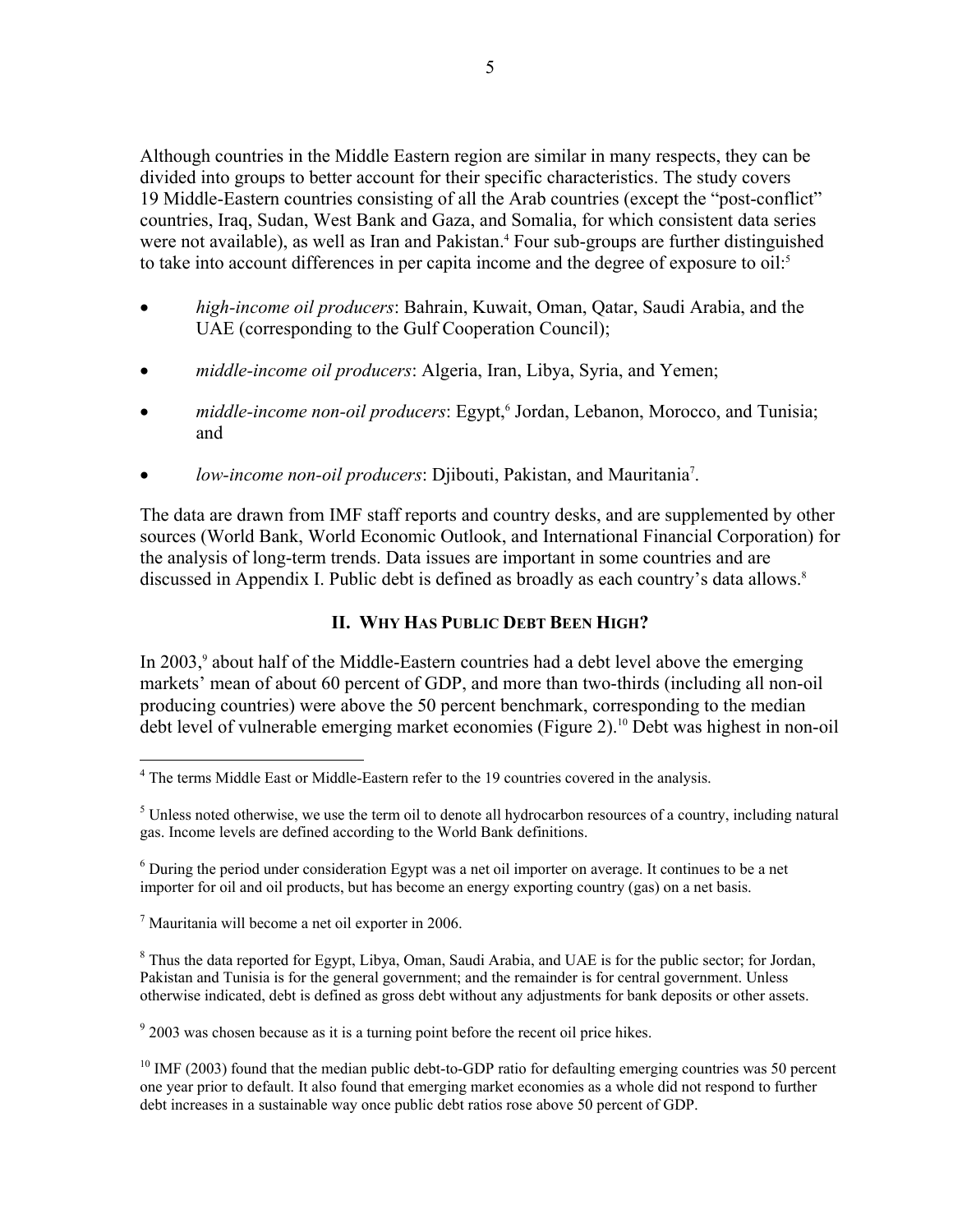countries, but gross public debt in some oil-producing countries, such as Saudi Arabia and Qatar, was also high.



Figure 2. Composition of Total Debt to GDP in 2003

During 1990–2005, public debt ratios in the Middle East initially increased, but a decline started in the mid-1990s and accelerated in the last few years (Box 1). Over the whole period, debt declined by about 26 percentage points of GDP to around 55 percent (Figure 3). The bulk of the reduction was from external public debt—



domestic debt remained fairly constant at about 30 percent of GDP.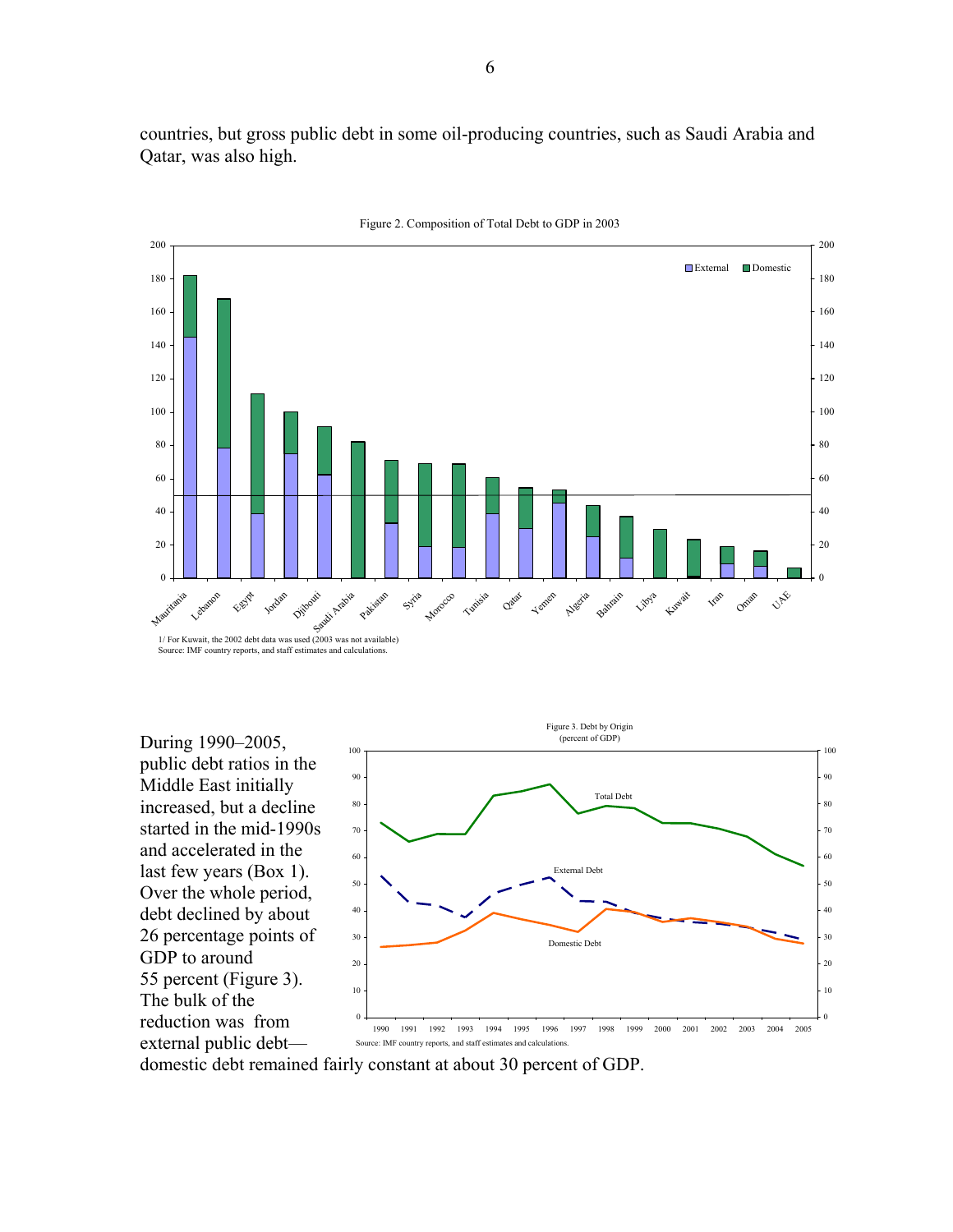## **Box 1. Evolution of Debt in the Middle-East Since the Early 1990s by Country Groups**

*High income oil producers' debt peaked in 1998. They relied mainly on domestic debt to finance their deficits.*



1/ Average domestic debt for 1990 was too low due to the lack of data. Therefore, the year 1990 is not shown on the graph.

*Middle income non-oil countries' debt fell at the beginning of the 1990s, partly in response to debt relief, but increased steadily thereafter as domestic debt accumulation outpaced the decline in external debt.* 



*In the early 1990s, middle income oil producers had worse debt ratios than their higher income neighbors, and these levels continued to rise due to external debt accumulation. However, debt reduction since then was much sharper.* 

*Low income non-oil producing countries' debt ratios remained very high in the 1990s, but have declined somewhat since then.* 



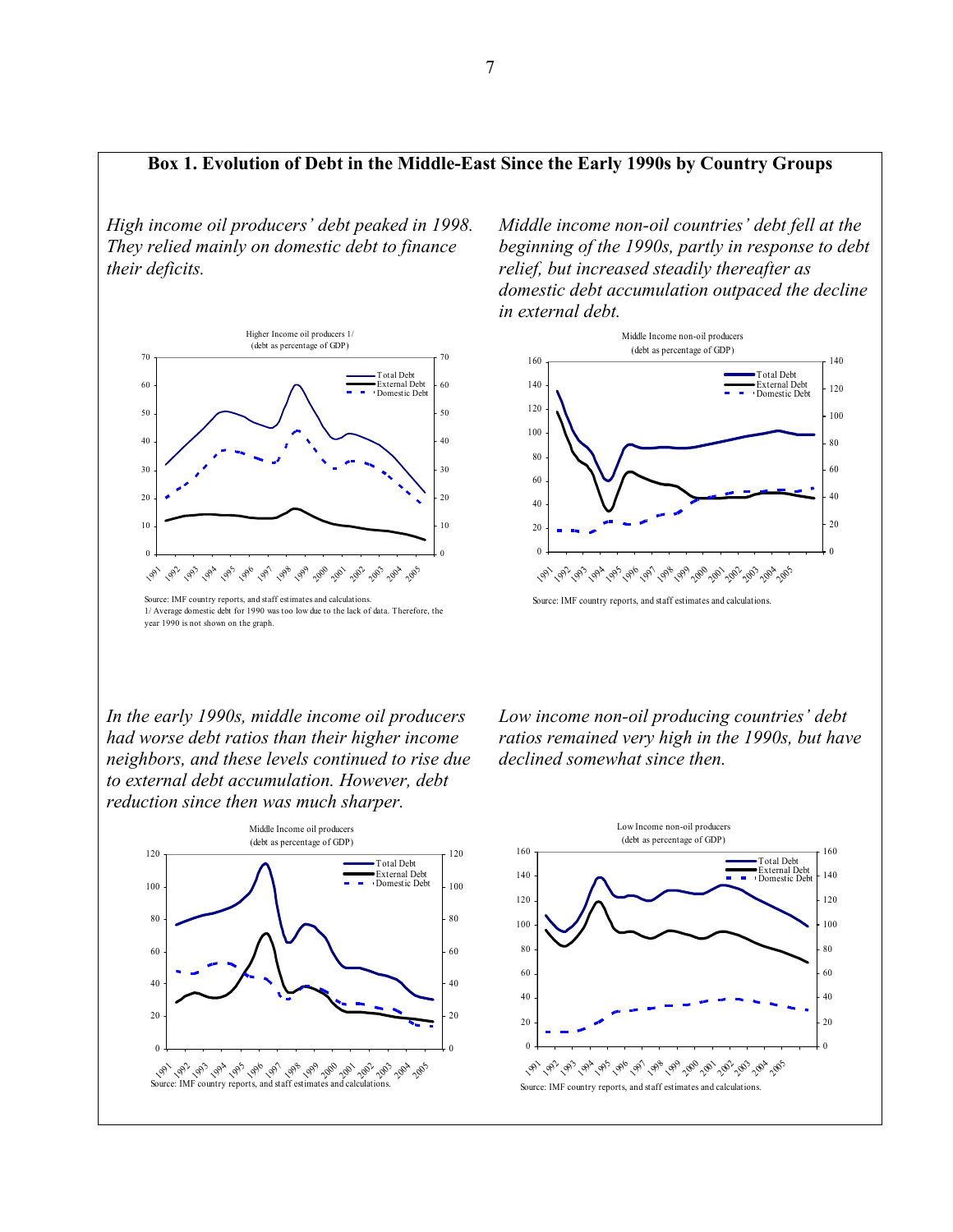#### **A. Oil Dependence and the Origins of Public Debt**

The Middle East is highly dependent on oil—directly or indirectly—which is a main factor driving the regional debt dynamics. Oil producers heavily rely on oil revenue, but non-oil countries are also affected by developments in the oil market through grants, remittances, regional trade, financial services, and tourism.

Thanks to oil proceeds, average revenue ratios in the region are well above the emerging market average. High-income oil producers recorded an average as high as 40 percent of GDP, driven by oil proceeds (Figure 4). Yet the region has consistently recorded fiscal deficits—surpluses were only run by oil producers since the turn of the century (Figure 5).



The averages, however, conceal wide fluctuations in government deficits due to volatility in oil revenue and slow adjustments in expenditures and in other revenue (Figure  $6$ ).<sup>11</sup> The oil boom in the 1970s increased spending to the current high levels, both in oil and non-oil producing countries. Non-oil and middle-income oil producers financed higher expenditures by accumulating debt, which accelerated when oil prices declined. Highincome oil-producers managed to build up assets despite higher spending, but the situation worsened in some countries due to large military and reconstruction expenditures during the first Gulf War (typically outside the budget).

In addition to oil dependence, common structural characteristics of the economies in the region have created an environment that may have been propitious to accumulating debt. In particular, rigidities in expenditure, a volatile revenue base, and weak fiscal institutions have made a prompt fiscal response to shocks difficult, thus debt financing dominated over adjustment (Box 2).

1

 $11$  Figure 6 reports only external debt, as data limitations did not allow for constructing long total debt series. See Appendix I for details.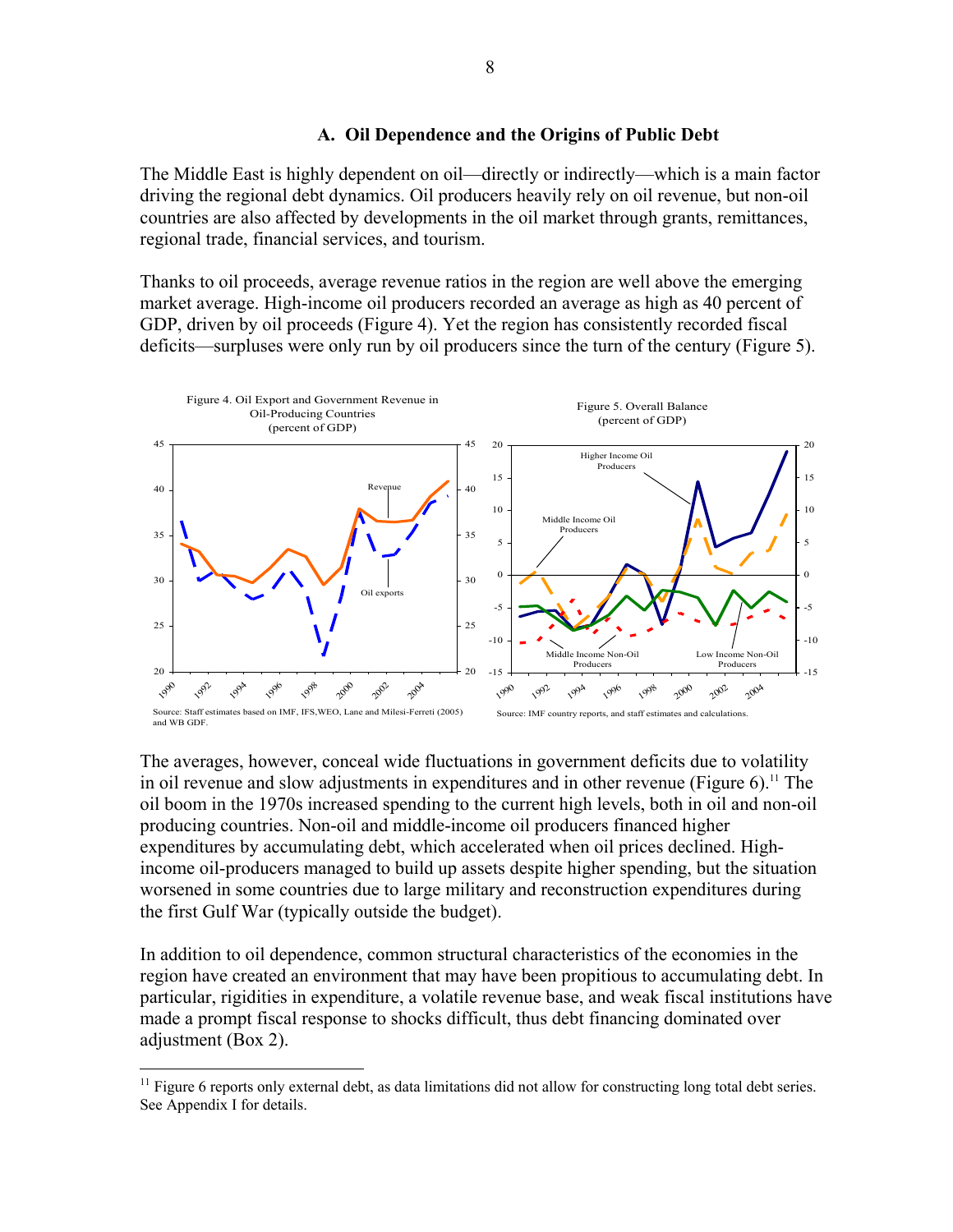

Figure 6. Revenue, Expenditure, Financial Assets and External Debt 1/

Source: Staff Estimates based on IMF IFS, IMF WEO, Lane and Milesi-Ferretti (2005), WB GDF and IMF country reports.

1/ External debt data is not available for high income oil producers. Non-oil producing countries do not have significant government financial assets. Government financial assets are proxied by the country's total external assets (excluding central bank reserves).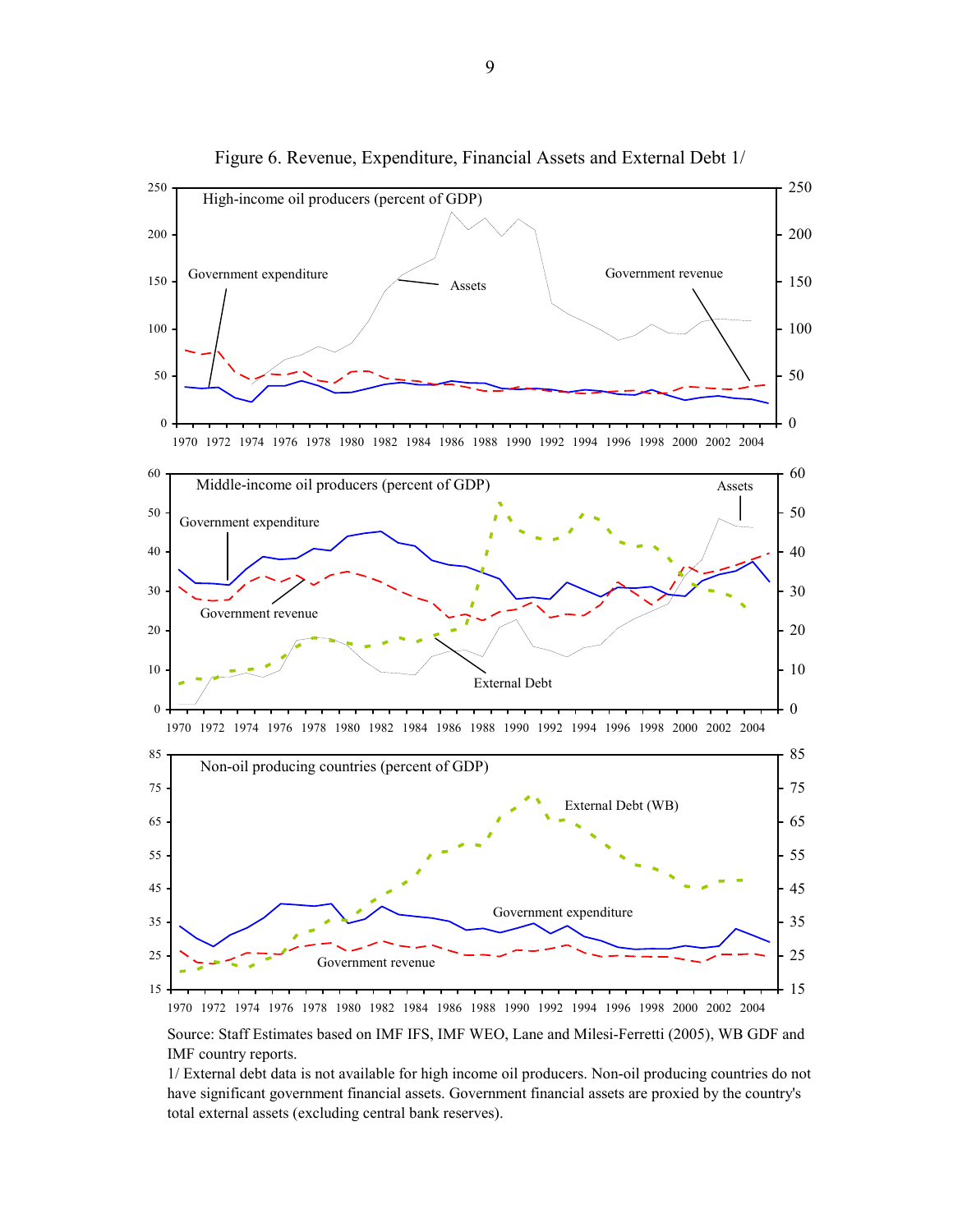

pervasive. A particular challenge has been to manage oil revenue in a way that ensures the appropriate spending within a medium-term sustainable context. Budget execution and monitoring also suffer deficiencies.

In the area of *revenue administration*, there has been some progress with VAT implementation, function-based tax administrations, establishment of Large Taxpayers Offices and customs modernization (Crandall and Bodin (2005)). However, important challenges for countries remain notably the low level of compliance with tax laws, insufficient political commitment, lack of capacity, expertise and resource, and lack of effectiveness in customs administration. Also, until recently, some countries, such as, Egypt , and Yemen, have been reluctant to implement a full-fledged modern VAT.

*Data limitations* hamper policy formulation. The coverage of the public sector is narrow compared to other regions, particularly Latin America, and off-budget operations widespread. Data on contingent liabilities such as future pension obligations, potential costs of bank restructuring, or guarantees in public private partnerships (PPPs) are often not available. In addition, data on public assets are seldom reported. (Appendix I discusses data limitations in more detail). The countries in the region also have relatively *weak governance and transparency.* For example the Corruption Perception Index of Transparency International shows seven countries out of the sample in the top one-third of the ranking—of which five are rich oil producers. In general, countries with large debt tend to have weaker institutional indicators.

10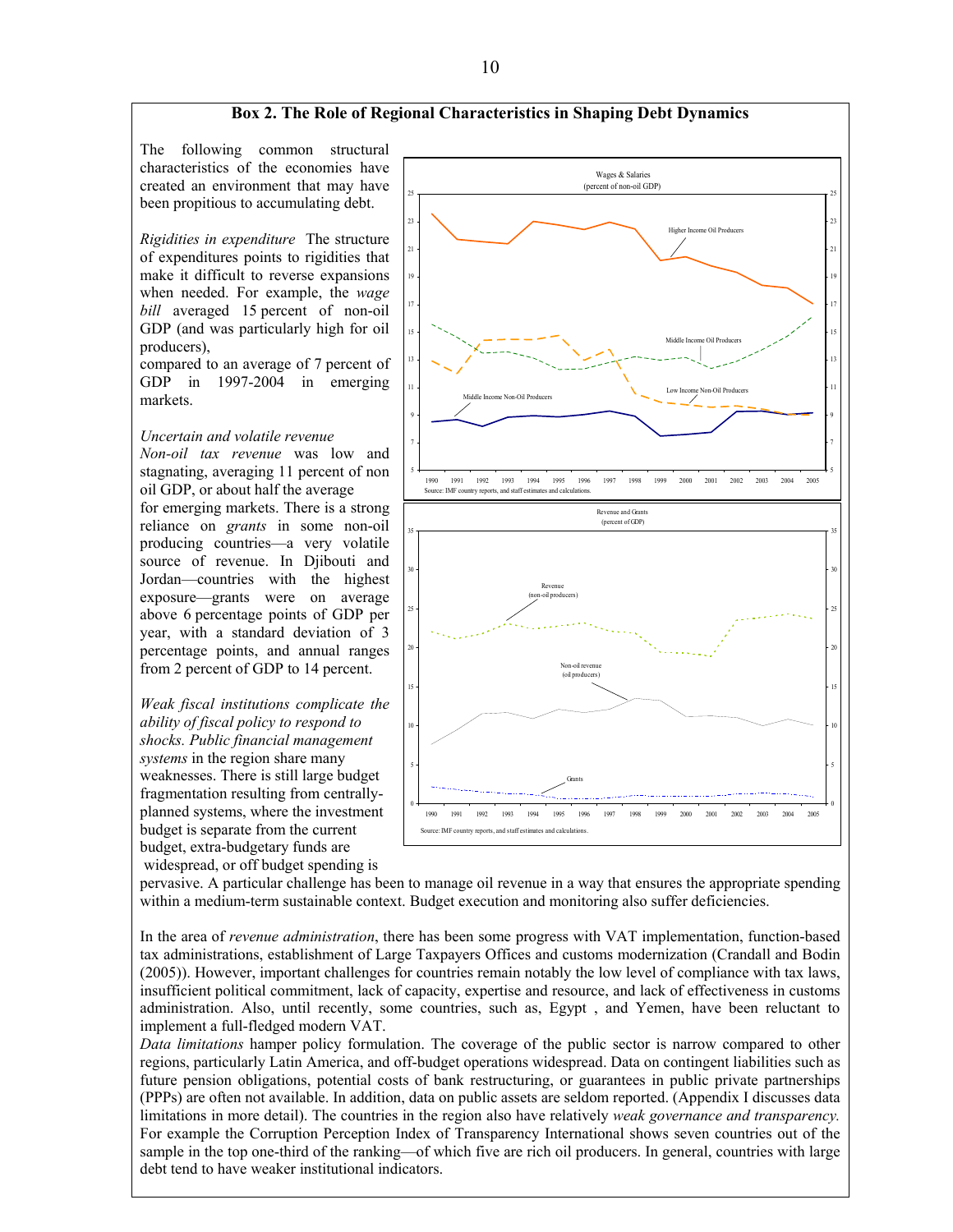Oil producers in the region ran large non-oil fiscal deficits<sup>12</sup> throughout the period (as high as 60 percent of non-oil GDP on average in Oman, closely followed by Saudi Arabia). Average non-oil primary deficits were also high at 23 percent of GDP, improving for rich oil producers at the end of the sample period, but deteriorating in middle income oil countries in part because of higher oil prices (Figure 7).





Source: IMF country reports, and staff estimates and calculations.

 $\overline{a}$ 

#### **B. What Shaped the Evolution of Debt (1999–2005)?**

To identify factors behind the evolution of debt, the debt dynamics are decomposed into policy and macroeconomic factors for the 1999–2005 period (data limitations do not allow for decomposition in the full 1990–2005 sample). The non-oil primary balance, as the only variable that policymakers can directly control, is treated as a policy factor in the decomposition.13 To capture the effect of the recent oil price hikes since 2003, the analysis is split into 2 separate periods: 1999–2003 and 2004–05.

In the four groups of countries there was a reduction in debt in the 2004–05 period. In the first sub-period (1999–2003) the reduction was less pronounced, and debt even increased in the middle-income non-oil producers.

 $12$  Because oil is a non-renewable resource, and due to the volatility of oil prices, non-oil balances are a good measure of the fiscal policy stance in hydrocarbon-rich countries (conceptually, oil revenue is treated as a financing item, see Ossowski and Barnett, 2002). The paper therefore focuses on non-oil balances and uses nonoil GDP for calculating relevant ratios in oil producing countries, as well as for comparisons with other regions.

<sup>&</sup>lt;sup>13</sup> The non-oil primary balance and oil revenue enter the decomposition separately, with the latter treated as a financing item.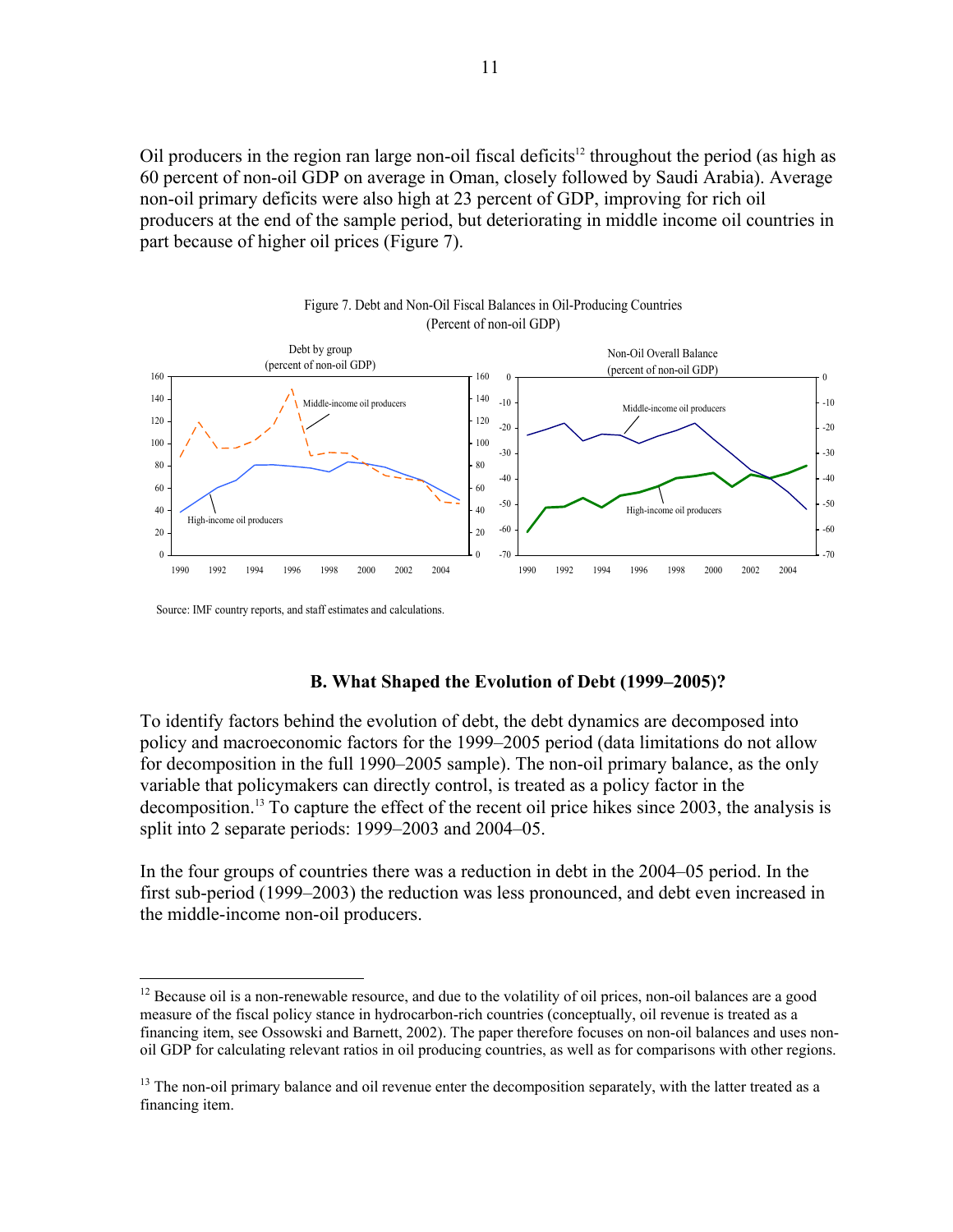### *Oil producing countries*

*In oil producing countries, the increase in oil revenue explains most of the reduction in debt*  (Figures 8 and 9)*.* Most of the debt developments for oil countries are driven by the non-oil primary deficit and oil revenues.<sup>14</sup> The contribution from oil revenue exceeded the impact of non-oil primary deficit expansions in high-income countries by a wide margin throughout the sample.

- While in 1999–2003 oil revenues were primarily used to finance the non-oil primary deficit in oil-producing countries, in the last two years the higher oil revenue financed a larger reduction in gross debt and the building up of financial assets (for example Algeria prepaid a large part of its debt to bilateral, multilateral and private creditors since 2004).
- The higher contribution of oil revenue in middle-income oil producers in 2004–05 compared to high-income oil producers was partly offset by a wider non-oil primary deficit for middle-income oil producers (while higher-income producers kept their non-oil primary balance roughly unchanged).

 (percentage of non-oil GDP) Figure 8. High Income Oil Producers: Contributions to the Change in Public Debt Stock 1999 to 2003 vs. 2004 to 2005



Source: IMF country reports, and staff estimates and calculations.

 $\overline{a}$ 

<sup>&</sup>lt;sup>14</sup> There is a large "other" category that includes factors such as privatization revenue, debt relief, and asset accumulation. It is significant for most countries, mainly reflecting asset accumulation.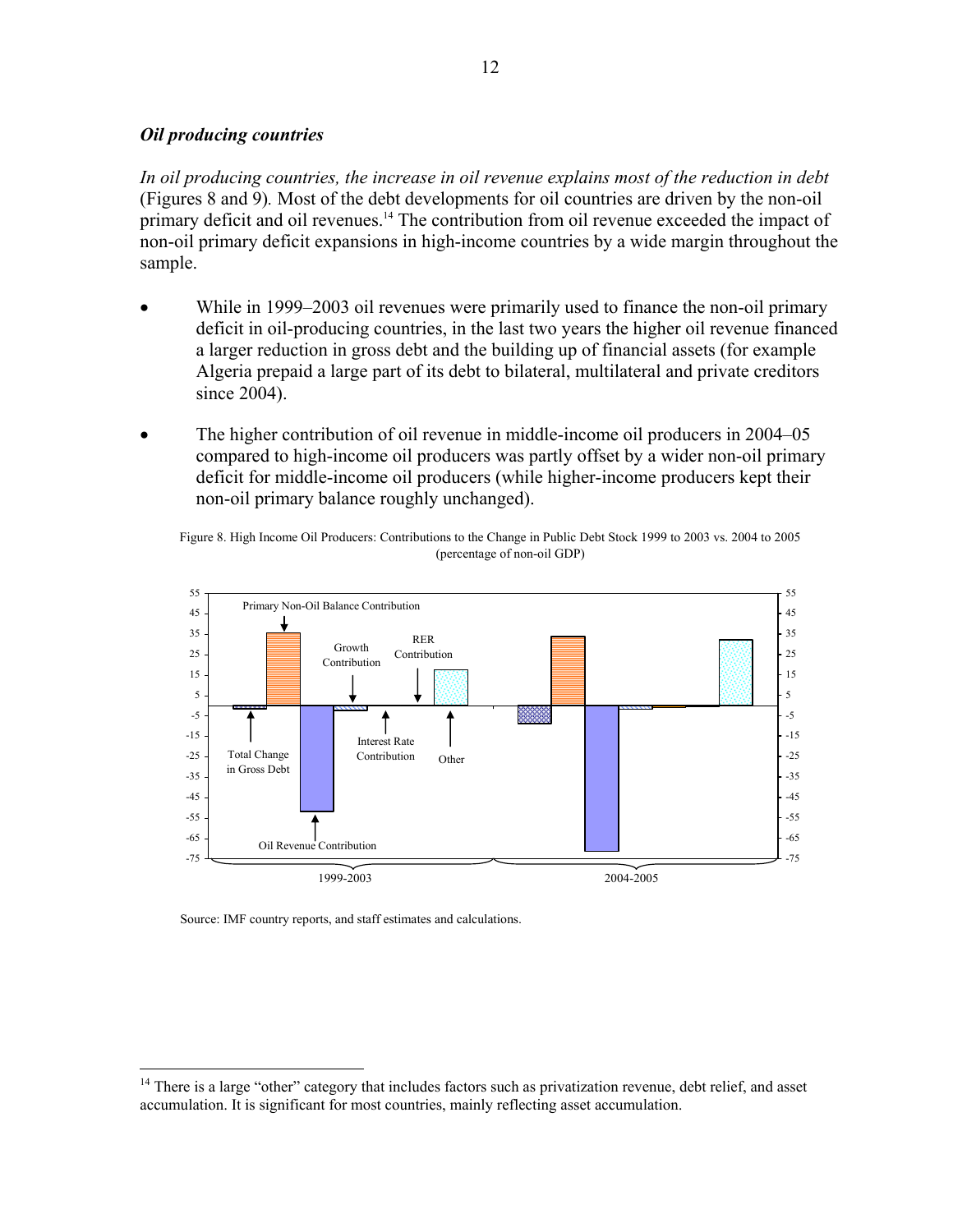

(percentage of non-oil GDP) Figure 9. Middle Income Oil Producers: Contributions to the Change in Public Debt Stock 1999 to 2003 vs. 2004 to 2005

Source: IMF country reports, and staff estimates and calculations.

#### *Non-oil producing countries*

 $\overline{a}$ 

- *Debt declined modestly in middle-income non-oil countries in 2004–05, while it increased in the prior period* (Figure 10)*.* 15 Economic growth was a strong driving force in reducing debt in both periods, but high interest cost and real effective depreciation more than offset the gain from economic growth, resulting in an increase in average debt ratios of 3 percent of GDP in 1999–2003. It is interesting to note the relatively small impact of the primary balance in both periods. The result in 1999– 2003 is dominated by the poor performance of Lebanon and Egypt, while Jordan and Morocco were able to reduce their debt by 6–7 percentage points of GDP, with Tunisia's debt essentially unchanged. In both Jordan and Morocco, the main contributors to the reduction of debt were strong growth performance and privatization proceeds.
- *Low-income non-oil countries achieved a large reduction in debt benefiting from good economic growth and low interest rates* (Figure 11)*.* The reduction in debt in both sub-periods was mostly triggered by strong growth, but negative real interest rates also contributed. Primary deficits added to debt, but the primary position mildly improved towards the end of the period and in some countries played a significant role in reducing debt (Box 3 on Pakistan). The impact of real effective depreciation turned from positive (increasing debt) in the first sub-period to negative in the second.

<sup>&</sup>lt;sup>15</sup> Egypt is excluded from the debt decomposition exercise for the lack of consistent data covering the 1999-2005 period.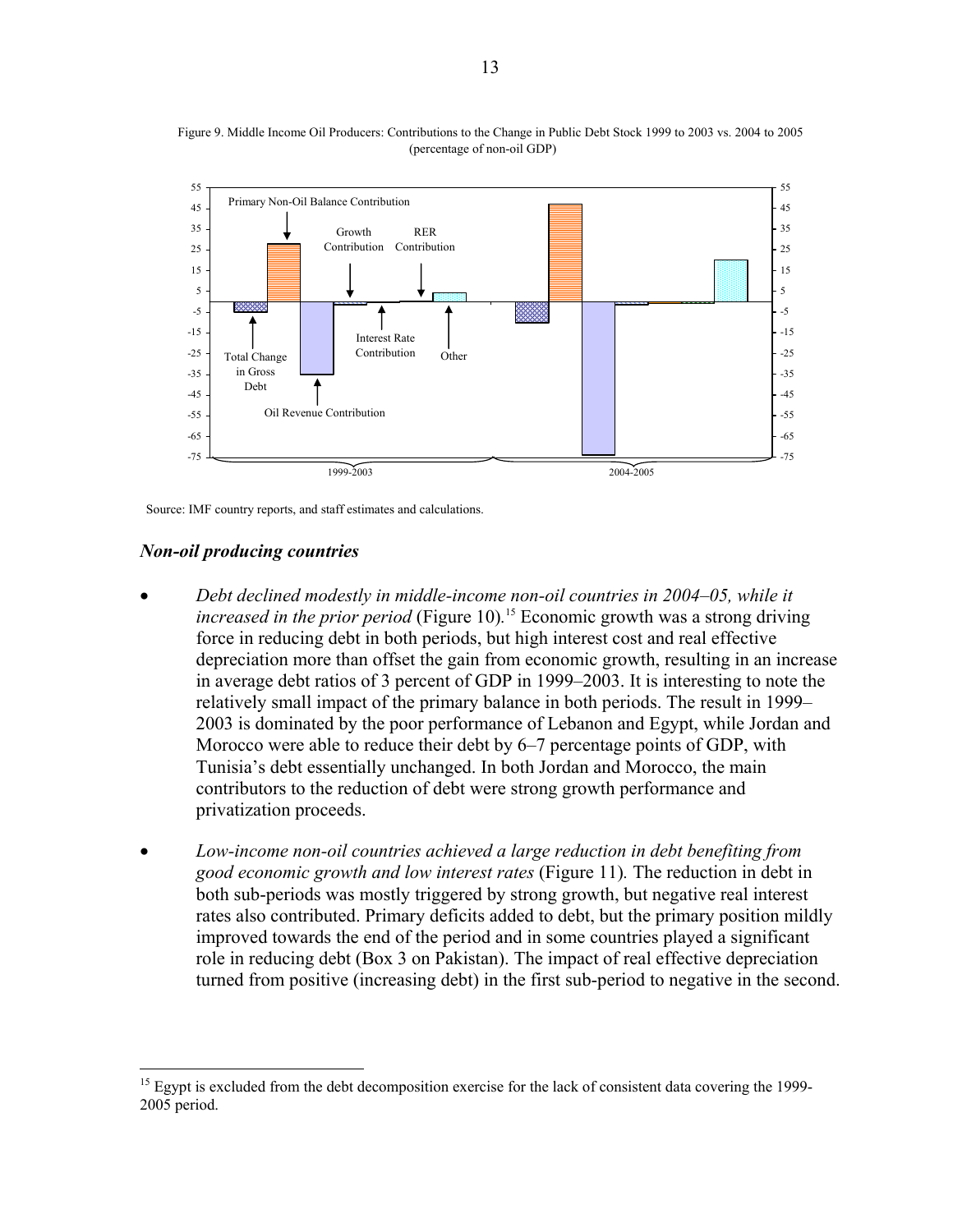

 (percentage of GDP) Figure 10. Middle Income Non-Oil Producers : Contributions to the Change in Public Debt Stock 1999 to 2003 vs. 2004 to 2005

Source: IMF country reports, and staff estimates and calculations.





Source: IMF country reports, and staff estimates and calculations.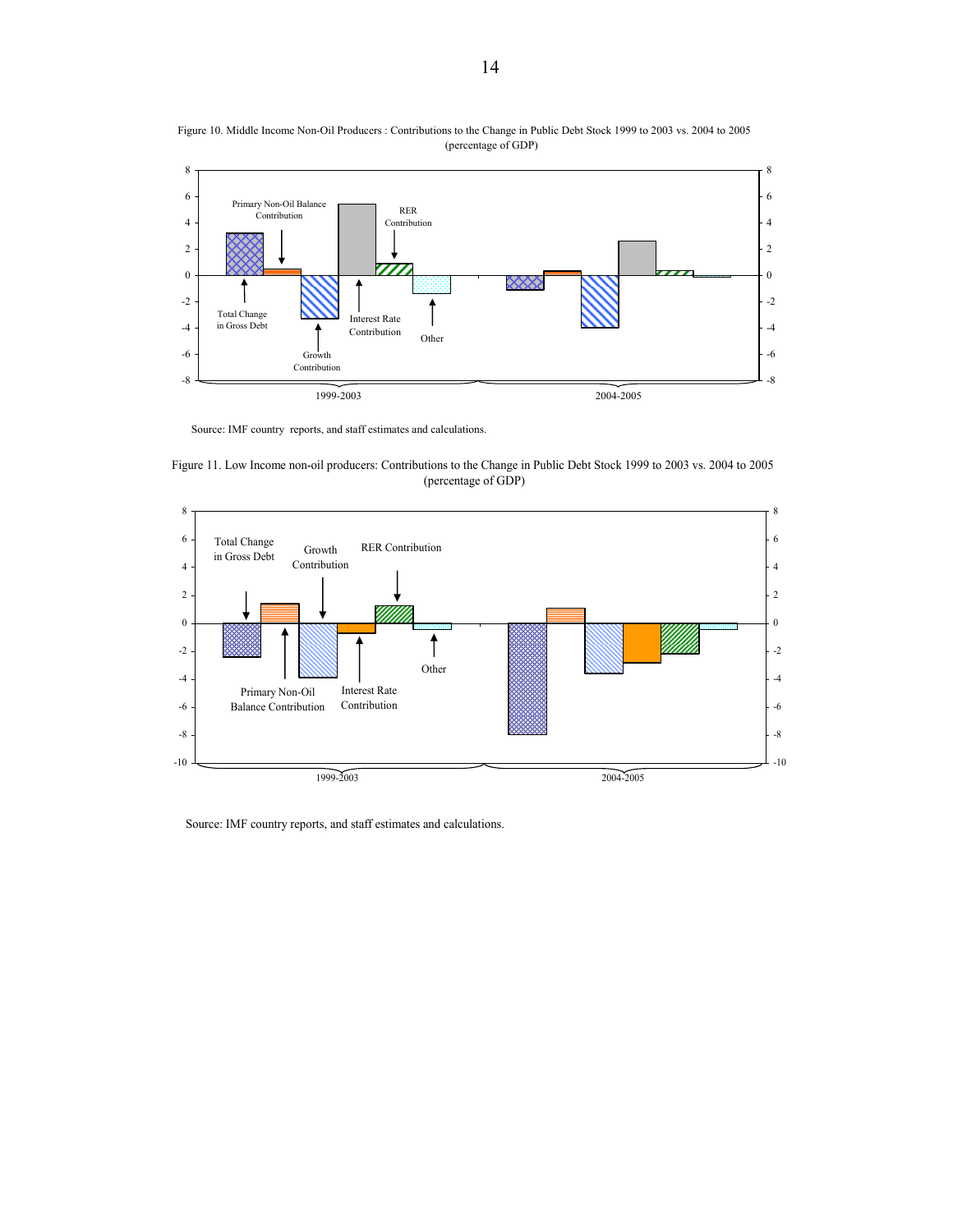### **Box 3. Pakistan—How Public Debt Was Reduced**

Pakistan's debt situation today stands in sharp contrast to the late 1990s and early 2000s, when both the overall and external debt ratios were very high. At the end of June-2001, Pakistan's public debt peaked at almost 90 percent of GDP, slightly over half of which was external debt. In an environment of anemic growth, declining reserves, and a rapidly depreciating exchange rate, the Pakistani economy was under a great deal of pressure. However, in a turnaround, Pakistan's recent history has been characterized by a sound policy environment and favorable exogenous factors. Accelerating economic growth, a sizeable pick up in remittances and exports, low real domestic and external interest rates have contributed to a sharp reduction in public debt.

A series of external developments and measures helped turn the debt dynamics around from late-2001. A Paris Club restructuring agreement in December 2001 allowed for a substantial easing of the external debt service burden, as did the simultaneous restructuring of \$600 million in Eurobonds and \$500 million in short-term credits held by commercial banks. Fiscal policy was tightened, and the primary surplus averaged over 2 percent of GDP between 2001/02 and 2003/04. Domestic interest rates gradually declined, allowing for a lowering of the government's cost of borrowing at the margin. Accelerating economic activity and rising confidence in the economy created favorable conditions for the government to tap the external debt market in 2004. This made possible the retirement of existing high-interest external debt, financed by new, lower interest liabilities.



#### **Pakistan: Contributions to the Change in Public Debt Stock end of 2000 to 2005 (percentage of GDP)**

### **C. Why Has There Been No Crisis?**

In spite of the high debt levels compared to emerging market economies, the Middle Eastern region has avoided major defaults and debt crises. The lack of debt crises can be explained to some extent by special financing features that may have partially insulated regional debt from typical market responses. These factors may have played a role in averting crisis and mitigating vulnerabilities, particularly in the short term.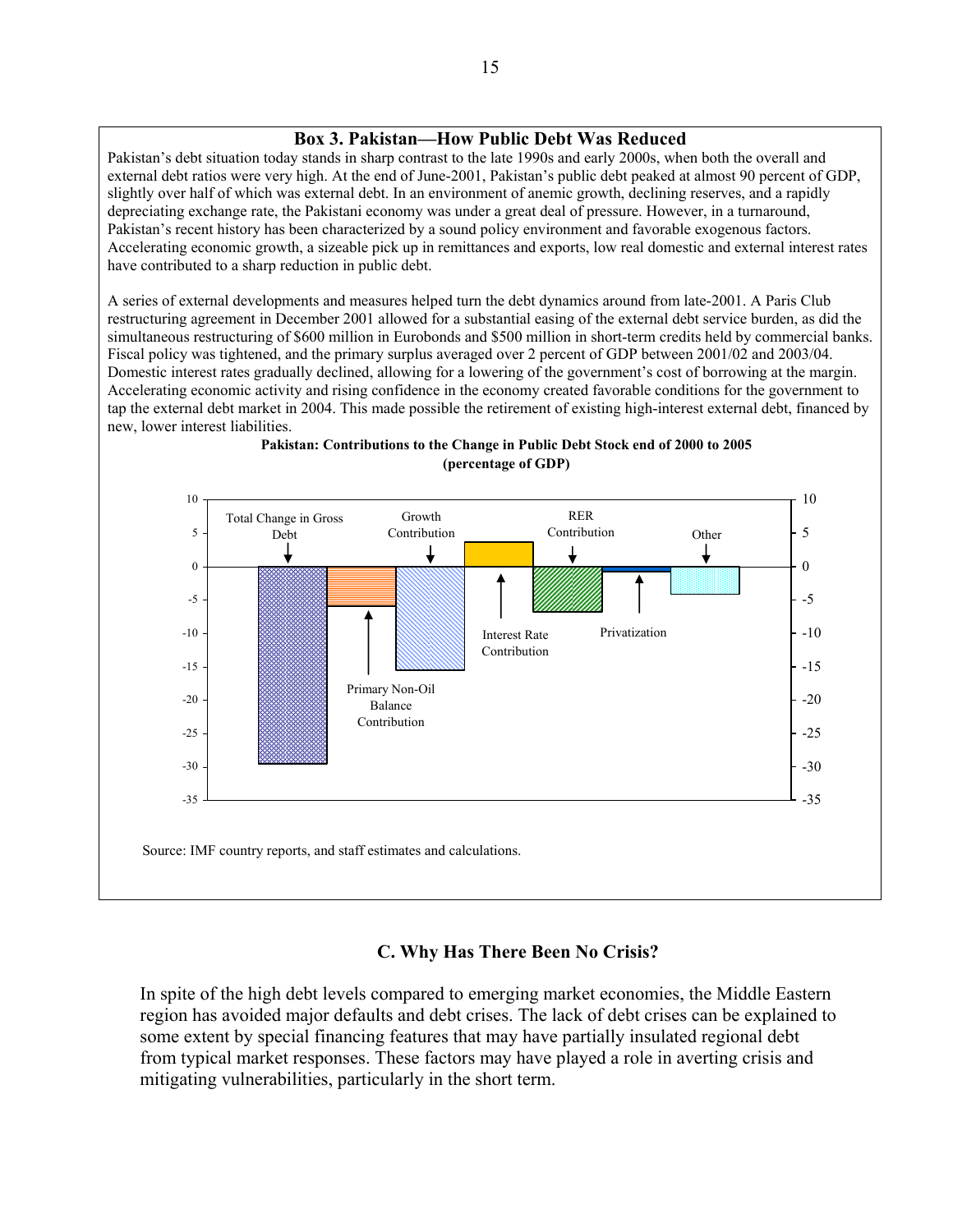- Rich oil producers can relatively quickly tap their vast natural resources, which allows for an easy access to financing. The region includes three of the ten top world producers of oil, and five out of the ten top net exporters. In addition, five (including Iraq) of the top ten countries with the highest proven reserves are in the Middle East.
- Oil producers generally hold assets close to, or exceeding, their debt levels. This lowers vulnerability and improves market confidence, but raises the question of optimal fiscal management. The high levels of gross debt in oil-producing countries relative to assets can be attributed to asset management policies (e.g., to exploit positive interest rate differentials between external assets and domestic liabilities); rigidities in oil fund operations; or sterilization needs.
- There is very little marketable debt in the region—on which most defaults occur. Except for Lebanon and Qatar, most of the external debt is held by official creditors (bilateral and multilateral). Domestic debt may have non-market terms in a number of countries.
- Borrowing conditions were favorable. The effective interest rate on external debt in the countries for which data was available averaged 3 percent - low compared to levels in emerging markets. However, Lebanon, which borrowed mostly from private creditors, paid a substantially higher interest rate of 17 percent.
- Middle and low income non-oil producers have benefited from a number of Paris Club reschedulings through the nineties and early 2000s (Table 1).

|            | 1990      | 1991 | 1992       | 1993          | 1994          | 1995          | 1996 | 1997 | 1998 | 1999 | 2000          | 2001              | 2002 |
|------------|-----------|------|------------|---------------|---------------|---------------|------|------|------|------|---------------|-------------------|------|
| Algeria    |           |      |            |               | V             | $\mathcal{N}$ |      |      |      |      |               |                   |      |
| Djibouti   |           |      |            |               |               |               |      |      |      |      | $\gamma$      |                   |      |
| Egypt      |           | ٦    |            |               |               |               |      |      |      |      |               |                   |      |
| Jordan     |           |      | $\sqrt{ }$ |               | $\mathcal{N}$ |               |      | N    |      | V    |               |                   | N    |
| Mauritania |           |      |            | $\mathcal{N}$ |               | $\mathcal{N}$ |      |      |      |      | $\mathcal{N}$ |                   | ٦Ι   |
| Morocco    | $\sqrt{}$ |      | V          |               |               |               |      |      |      |      |               |                   |      |
| Pakistan   |           |      |            |               |               |               |      |      |      | N    |               | $\mathcal{N}$     |      |
| Yemen      |           |      |            |               |               |               |      |      |      |      |               | $\mathcal{L}_{l}$ |      |

Table 1. Paris Club Reschedulings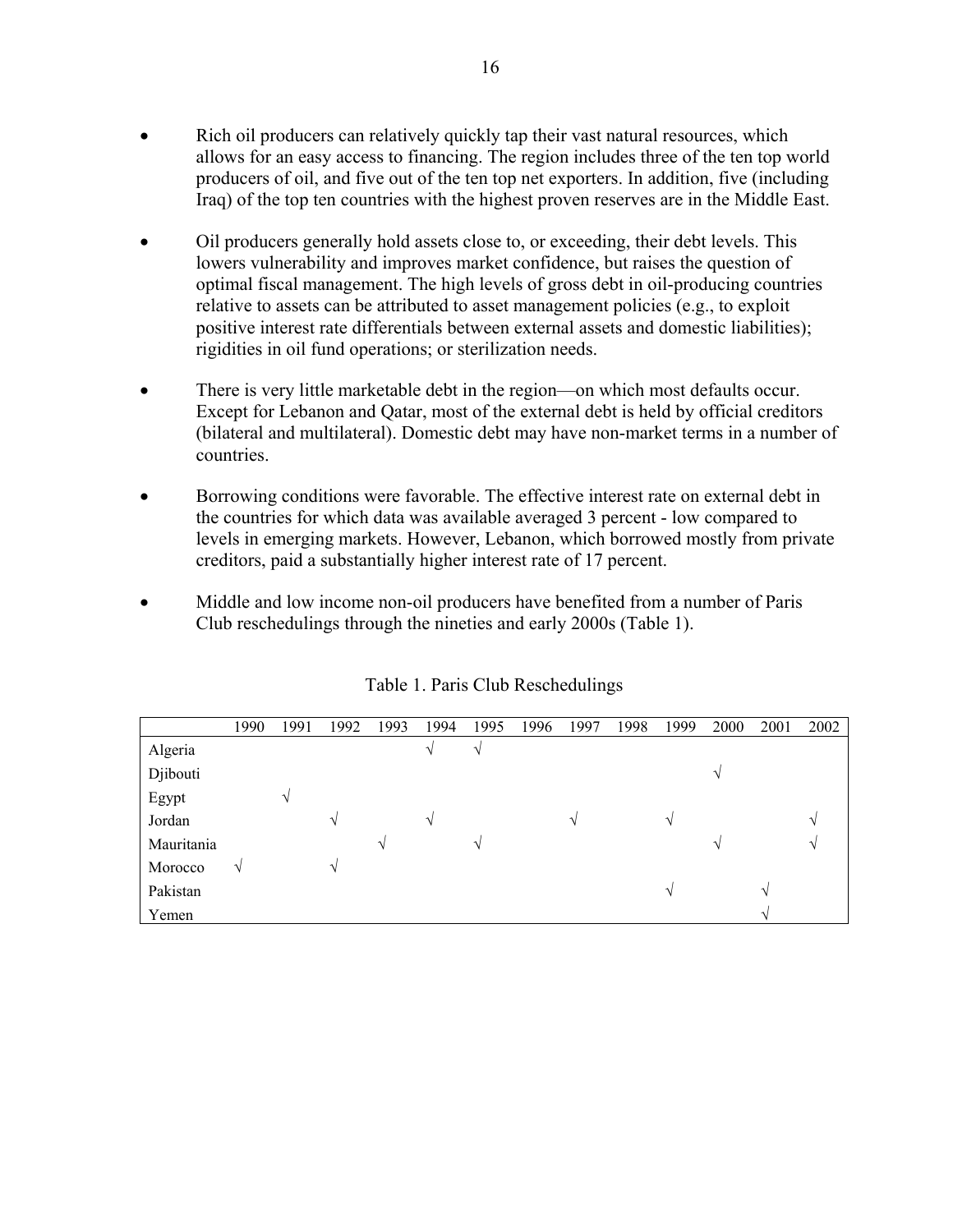- There exists a large and dedicated regional investor base that has enhanced market confidence. This is particularly striking in the case of Lebanon where such investors have allowed the country to sustain very high levels of debt (Box 4).
- The countries in the region are highly monetized, with a broad money-to-GDP ratio of 67 percent on average during the period. By comparison, IMF (2003) found that for defaulters this ratio was on average around 30 percent, while for non-defaulters it was around 70 percent. Domestic debt as a ratio of M3 (a measure of the intermediation of the banking system) is relatively high in the region, at around 55 percent.
- There was a conscious effort of some countries (e.g., Jordan and Morocco) to replace external nonconcessional debt with domestic (local currency) debt, with a view to reducing the cost of debt service, and limiting external vulnerabilities. Eichengreen et al. (2003) show that borrowing in domestic currency reduces the risk of a debt crisis.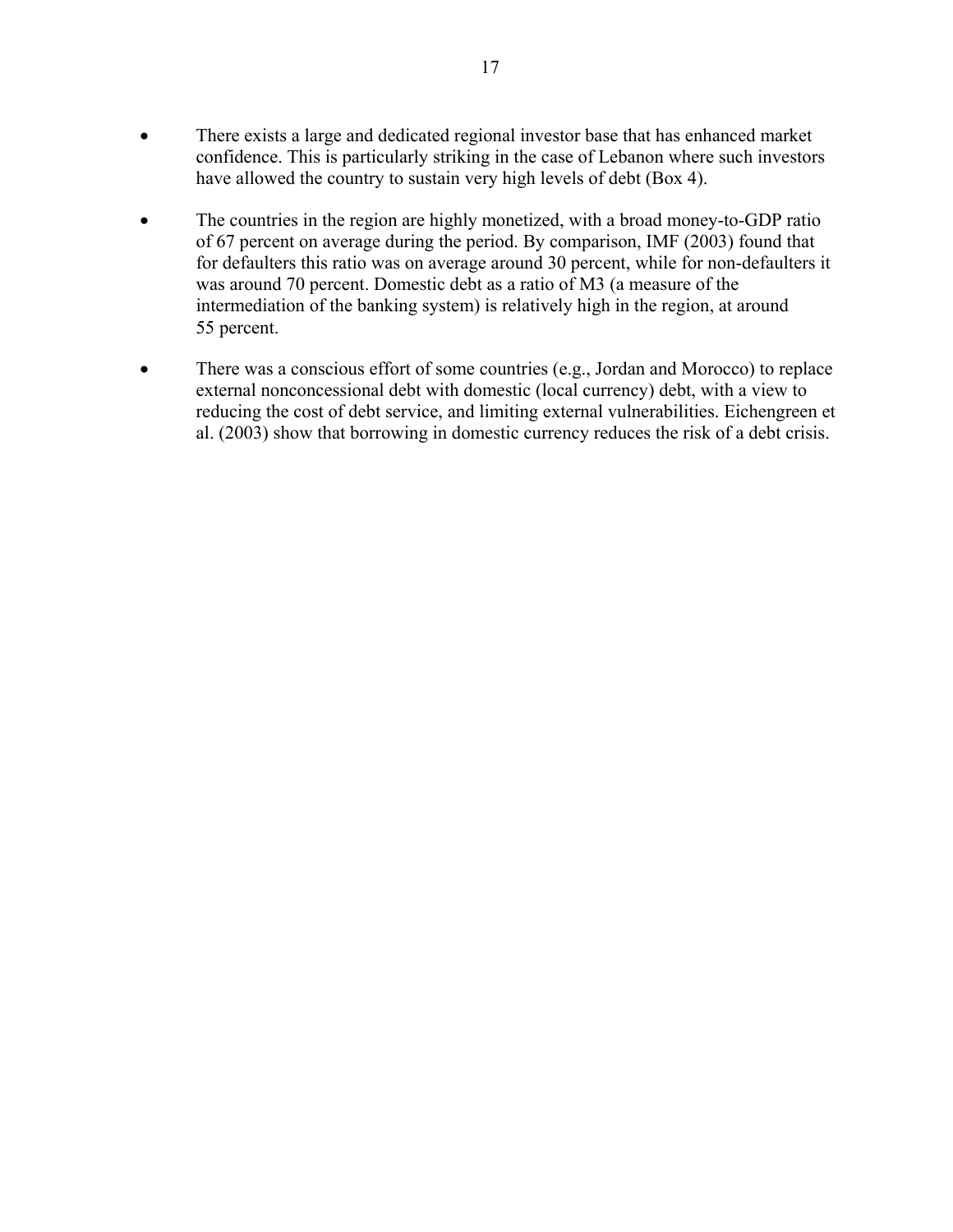#### **Box 4. Lebanon—Living with High Public Debt**

Lebanon's debt situation has deteriorated dramatically since 1994. Lebanon's debt-to-GDP ratio reached 176 percent of GDP in 2005, and is expected to increase further due to the conflict with Israel; about half of the debt is denominated in foreign currency. Up to 2002, the increase in debt was mostly explained through the large primary deficits, but these have been turned into surpluses in 2003 through 2005. In addition, the negative impact from high real interest rates on debt accumulation, was moderated by the Paris II rescheduling in 2002 and generally lower interest rates since then. The pick-up in economic growth between 2002 and 2004 has also contributed to stabilizing the debt-to-GDP ratio.

The public-sector balance sheet has long been the country's key vulnerability: gross public debt (excluding monetary liabilities) of over 175 percent of GDP and gross financing needs of over 65 percent of GDP in 2005 are far beyond the ratios typically seen in emerging market countries. The structure of Lebanon's public debt stock entails risks related to (1) the exchange rate, because foreign-currency denominated debt is high; (2) rollover, since at least one quarter of debt has a residual maturity of a year or less; and (3) interest





Source: IMF country reports, and staff estimates and calculations.

rates, because of the short average maturity.

The main rollover and interest rate risks of the public sector are borne by the domestic banking system, which constitutes the public sector's main funding source. Less than 20 percent of the public sector's debt is owed to nonresidents (who mostly hold foreign-currency debt). The remainder of the public debt is held by residents, mainly domestic banks. Thus, it is the domestic banking sector's willingness to roll over its public debt holdings—without demanding a much larger risk premium—that determines the sustainability of public debt. Banks' ability to roll over the public debt, in turn, depends on their ability to renew their own monetary liabilities. The impressive growth of the banking sector's deposit base—to about 300 percent of GDP—has made its financing of the government possible.

More fundamentally, some factors specific to Lebanon may explain the remarkable resilience of its banking system. The continuous funding of very high public financing needs through the domestic banking system is made possible by a large and dedicated depositor base (i.e., Lebanese Diaspora and Arab investors). Indeed, indications are that inflows from regional investors have increased as a result of events post-September 11. The government's ability to mobilize extraordinary levels of official financing (such as under the donor conference of Paris II) may also play a role. Maintaining confidence in the domestic banking system is thus key to Lebanon's financial sustainability. And, in the absence of substantial foreign assistance, the aftermath of the events of July 2006 is likely to put further strain on Lebanon's public finances.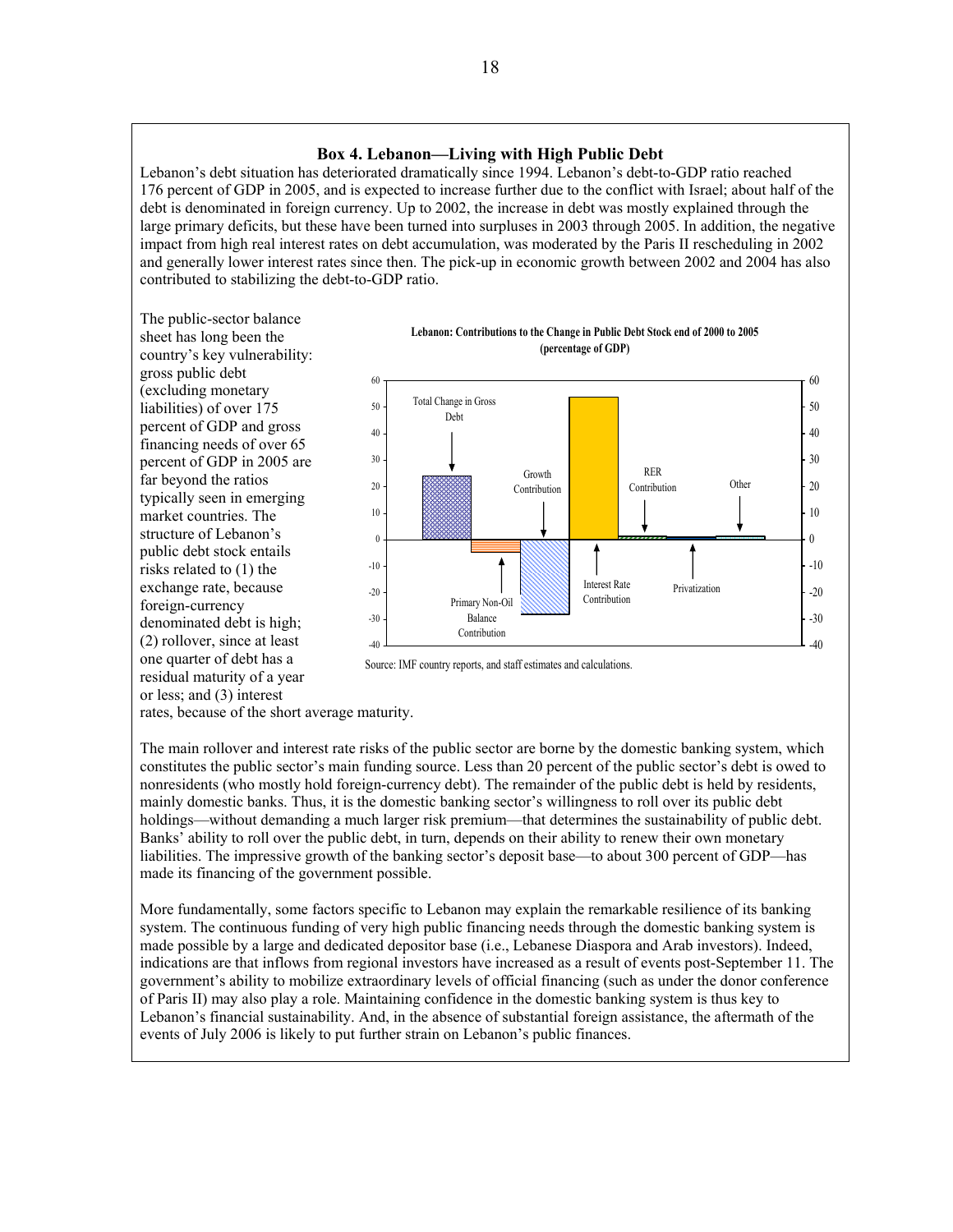## **III.IS THE PUBLIC DEBT LEVEL SUSTAINABLE?**

Fiscal sustainability can be defined as the government's ability to maintain its current policies while remaining solvent (Burnside, 2004).16 It is assessed in this paper by (1) measuring the primary gap, as the difference between the actual primary balance and the primary balance needed, first, to stabilize the debt-to-GDP ratio, and second, to bring the ratio down to a targeted level; and (2) assessing whether past reactions of primary balances to debt levels are consistent with solvency.

Both approaches take historical policies as an indicator of what is politically and socially feasible in the future. The first method imposes a strong assumption that primary balances and key macroeconomic variables remain constant, and constrains the debt to an arbitrary targeted limit. The second method interprets the historical policy more generally, as it takes into account past policy reactions to macroeconomic developments. It does not require specific assumptions about macroeconomic variables, and tolerates debt fluctuations above the targeted level, assuming that future government responses to the higher debt are a sufficient guarantee for investors.

The two approaches are complementary: the first allows for a country-by-country sustainability assessment but imposes stronger assumptions and constraints; the second is less stringent but, because of short time series, does not allow for a country-specific analysis.

The analysis for oil-producers assumes, in addition, that sustainability requires an optimal distribution of the government wealth across generations. But it adopts similar approaches to check the sustainability of constant primary balance paths and historical policy responses.

## **A. Are Historical Primary Balances Sustainable?**

## *Non-oil producing countries*

1

For non-oil producers, sustainability is assessed by comparing average historical primary balances with a level consistent with a targeted debt ratio, given historical averages for interest and growth rates. The primary gap is first measured as the difference between the current primary balance and the level that stabilizes the debt-to-GDP ratio at the 2005 value. But even if the primary balance is sufficient to stabilize the debt ratio, higher than expected interest rates or lower growth may, for example, render policies unsustainable, forcing the government to adjust. Decreasing the debt ratio to a "safe" level reduces these vulnerabilities, and in the second exercise the primary gap is measured as the difference between the average primary balances and the level needed to bring the debt to 50 percent of GDP over an arbitrarily chosen period of ten years.

While maintaining current debt ratios appears feasible with historical policies, substantial fiscal adjustments would be needed to reduce the debt to the "safe" level (Figure 12):

<sup>&</sup>lt;sup>16</sup> A country is broadly defined to be solvent if it is able to generate sufficient future primary surpluses to repay its existing debt.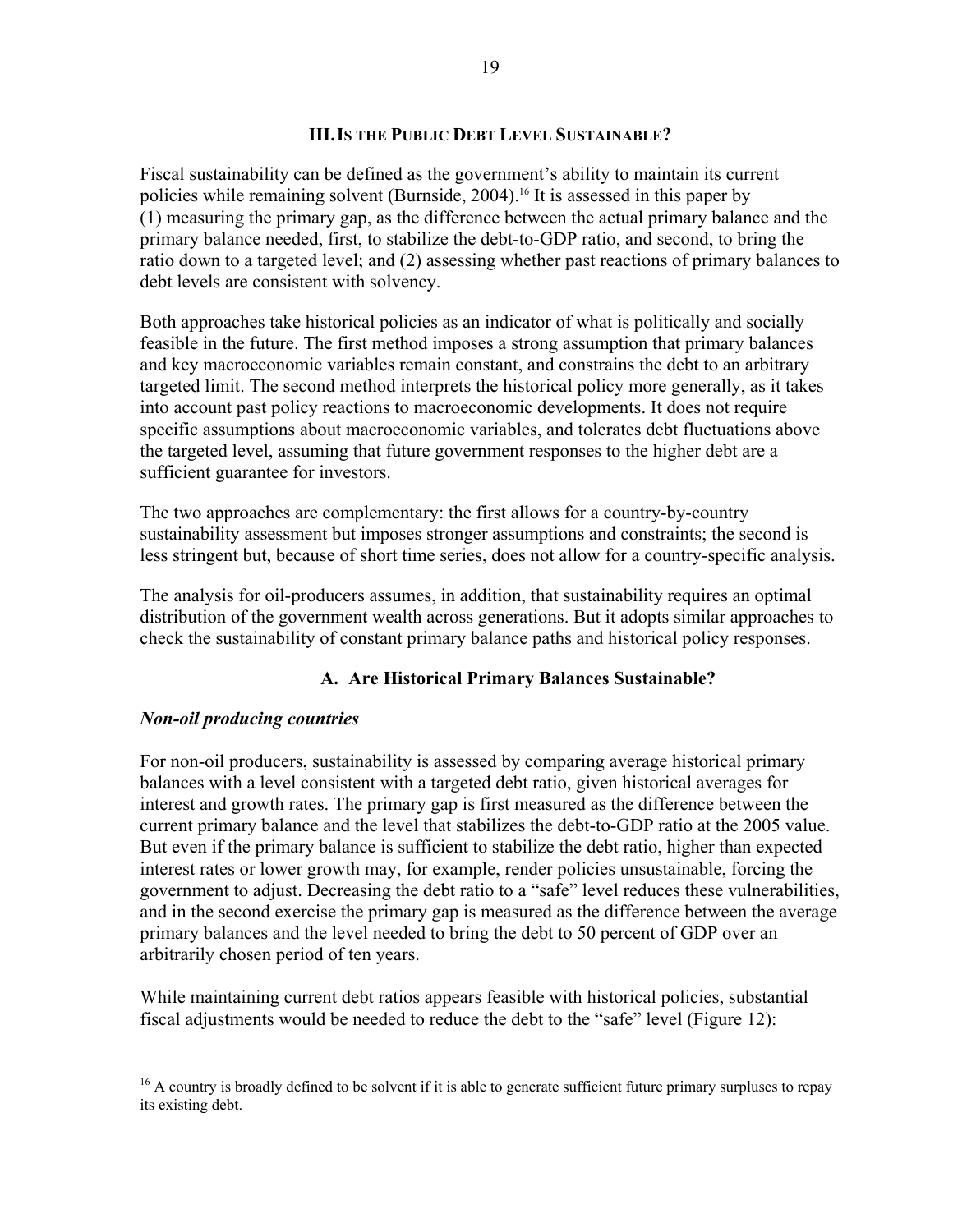- Of the eight non-oil countries in the sample, only two run average primary balances that are below the level needed to stabilize their debts at the current level (the lower bar in Figure 11). Both Djibouti and Lebanon would have to adjust by 3 percentage points of GDP compared to the historical average to stabilize their current debt levels. The significant adjustment for Lebanon is due not only to the high debt level, but also to the particularly high effective interest rates. Djibouti needs to adjust even under the assumption that the real interest rate would remain at the historically negative level.
- The 2005 debt level is above 50 percent for all non-oil countries. Only three countries, Jordan, Tunisia, and Pakistan are running "sustainable" average primary balances according to this benchmark (the upper bar in Figure 12). Lebanon would need to run a primary surplus about 17 percentage points of GDP per year higher than the historical average to reach the target ratio.

There are, of course, many caveats to this assessment, including that (1) the "safe" debt target is unknown, given uncertainties about future interest and growth rates, about possible contingent liabilities, and about governments' ability to adjust in case of macroeconomic shocks; and (2) there are multiple primary balance paths consistent with sustainability, some more back-loaded than assumed in the analysis. And as discussed in the previous section, there seem to be good reasons to expect countries in the region to be able to finance larger debt ratios than those other regions.

## *Oil producing countries*

1

For oil producers, debt sustainability is assessed by comparing actual non-oil primary balances with levels generated by the permanent oil income model (POIM). While the stream of revenues from oil can be distributed across generations in many ways, a sharp correction in expenditures upon exhaustion of oil reserves would likely be economically, politically and socially undesirable. In the POIM, the government smoothes oil-financed expenditures by using *permanent income* (a notional return from government wealth), rather than *current oil revenue*, to finance non-oil primary balances. The government wealth is defined as a sum of oil wealth (future oil revenues discounted by a real interest rate) and current net financial assets. Since the return on accumulated financial assets continues financing consumption once oil revenue has dried up, the POIM permanent income can indefinitely finance a constant non-oil primary balance without changing the government wealth.17 The POIM specification adopted in this paper fixes this non-oil primary balance in real terms, implying a declining non-oil-deficit-to-no-oil-GDP ratio (assuming a positive non-oil GDP growth). Appendix II derives the POIM and discusses alternative specifications.

<sup>&</sup>lt;sup>17</sup> The return on accumulated government financial assets continues financing consumption once oil revenue has dried up.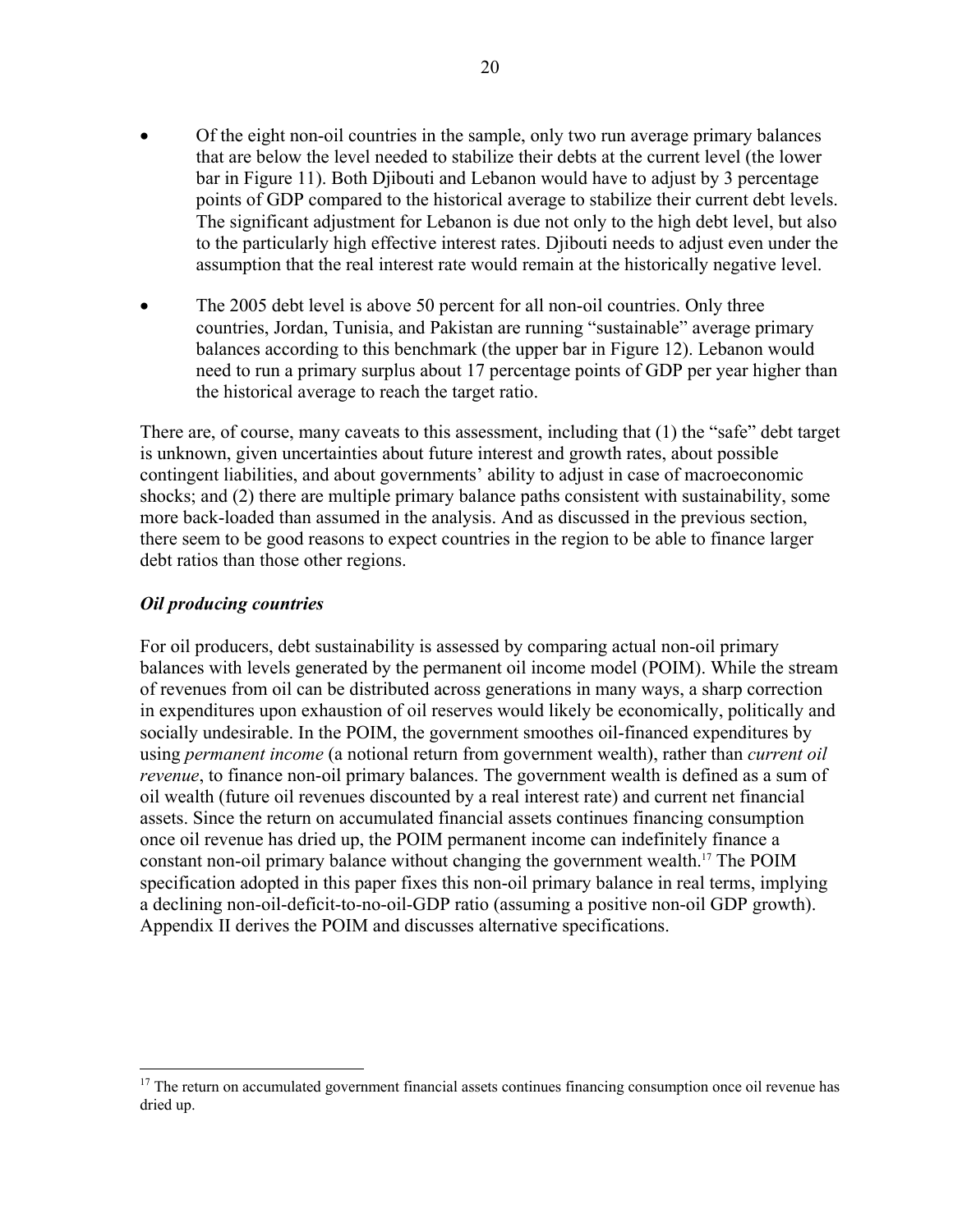



While the fiscal position in most of oil producers appears comfortable, the exercise indicate risks for some countries, particularly in the middle-income group (Figure 12):

• For most rich oil producers, non-oil primary balances in 2003 are close to or above the level consistent with the POIM even under conservative oil wealth projections (upper bar in Figure 12).<sup>19</sup> The notable exception is Oman, where the non-oil primary balance is well below the estimated sustainable level even in the optimistic scenario (lower bar in Figure 12).

 $\overline{a}$ 

We consider a range of estimates for the present value of oil revenue under various assumptions about long-term trends in oil prices: the assumed trend growth in nominal prices is close to zero in the "conservative-price scenario", and at the rate of U.S. inflation in the "optimistic-price scenario" (see Appendix II for details). We use total external assets (excluding central bank reserves) and data on debt collected from staff reports for calculating net financial assets. 18

 $18$  This proxy for financial assets may be particularly weak for large off-shore financial centers such as Bahrain, which is dropped from this exercise and from the econometric analysis in the following section. Moreover, the accumulation of assets in 2005 is not included due to missing data.

<sup>&</sup>lt;sup>19</sup> The 2003—rather than average—primary balance is considered because under the POIM the ratio of non-oil primary balance to non-oil GDP declines with non-oil GDP. Using sample average primary balances would underestimate the required fiscal adjustment.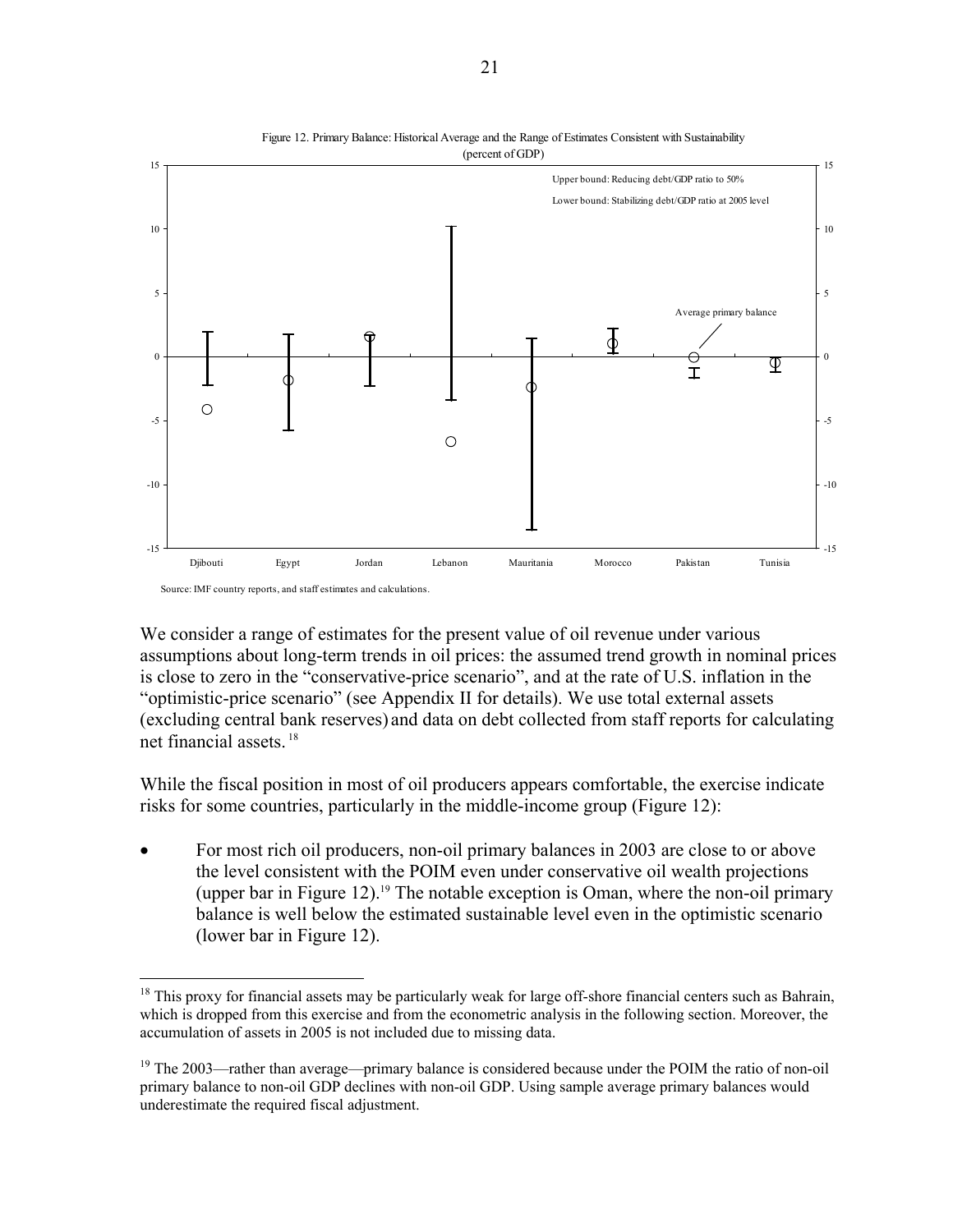• Among middle income oil producers, Algeria, Syria and Yemen (under conservative price scenario) appear to run unsustainable fiscal policy according to the POIM, pointing to a need for substantial adjustment over time.

There are again important caveats related to the model's assumptions, in particular: (1) the simple model ignores oil wealth uncertainty, and under- or over-estimation of the oil wealth may require costly policy corrections; (2) large swings in primary balances caused by significant variability in oil wealth (related to changes in the permanent component of oil prices) would be undesirable and could jeopardize sustainability; and (3) other specifications of the social loss function may lead to a different optimal distribution of wealth across generations, making the POIM policy either too lax or overly tight (though the POIM does provide a useful consistent framework for making cross-country comparisons). More generally, while some oil-producing countries may have deteriorating net wealth, it is still positive and policies can still be changed before they become significant net debtors.



#### **B. Are Historical Fiscal Policy Responses Sustainable?**

Did countries' fiscal policies respond systematically to changes in public net debt and oil wealth in a manner that is consistent with fiscal sustainability? This question is examined by estimating policy reaction functions, where the primary fiscal balance is a function of the lagged level of net public debt and—for oil producing countries—the present value of future oil revenue for the 1990–2005 period.20 Additional variables are also included in the

1

 $20$  Some country series are shorter due to missing observations.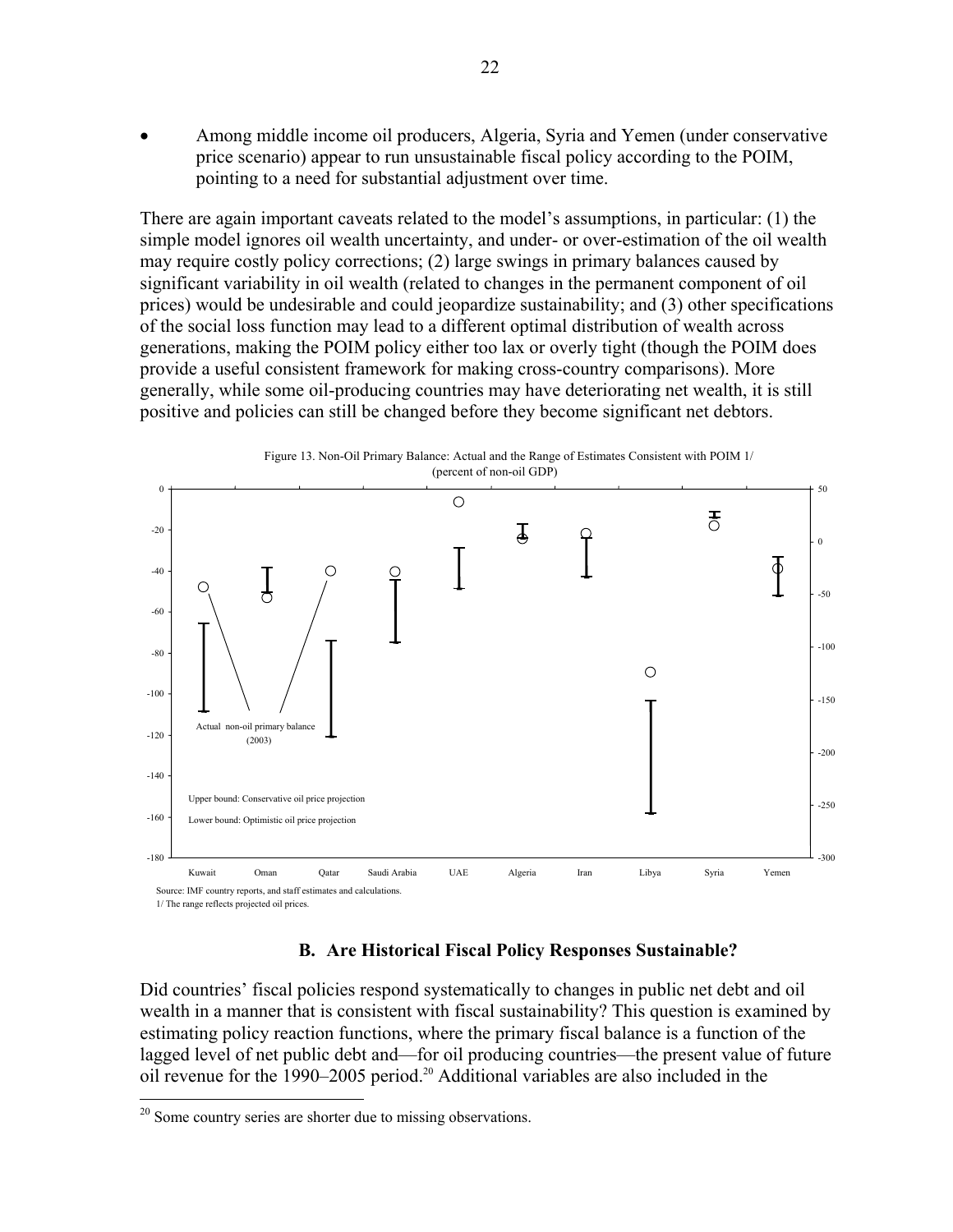regressions to assess the fiscal impact of cyclical and structural factors. Revenue and expenditure equations are estimated separately to assess the mechanism of policy adjustment. This allows us to determine the relative contribution of revenue and expenditure adjustments. The analysis is again conducted separately for oil and non-oil countries:

- For non-oil producers, we test whether fiscal policy is tightened in response to increases in their debt-to-GDP ratios. A positive response of primary balances to changes in the debt ratio ensures long-term sustainability, defined as the ability to generate primary balances sufficiently high to ensure solvency in the long run. Intuitively, if the debt ratio keeps growing, fiscal policy will eventually respond by moving toward primary surpluses.<sup>21</sup>
- For oil producers, we test whether fiscal policies are consistent with the POIM, and whether they systematically react to changes in the net financial wealth-to-GDP ratio as required for sustainability in oil economies. Compared to the analysis in the previous section, the econometric approach is more general by allowing for shortterm deviations from the POIM-consistent levels and, even if the POIM model is rejected, for a more general notion of sustainability (as in the analysis for non-oil countries).

Short data series preclude estimations of separate models for individual countries, which has the drawback of losing the country-specific focus. The results—for both oil and non-oil countries—hold only on average in groups, potentially masking vulnerabilities in individual countries.

## *Non-oil producing countries*

 $\overline{a}$ 

In non-oil countries, the primary balance is modeled as a function of the lagged debt-to-GDP ratio and control variables, including (log) deviations of output and oil price from trend. The output gap is included to capture fiscal policy responses to cyclical fluctuations, and the oil price gap to capture potential links between oil and non-oil countries indicated in Section II.A. Structural country characteristics are captured by country dummies. A dynamic specification of the model is also estimated as a robustness check.<sup>22</sup>

The results suggest that fiscal policies are on average sustainable for non-oil countries (Table 2):

• *Fiscal policy reacts strongly to changes in debt level, ensuring sustainability on average in this group*. The positive and highly statistically significant value of the coefficient of public debt in all specifications ensures long-term solvency, which is necessary for sustainability as explained above. The coefficient on lagged debt in the

<sup>&</sup>lt;sup>21</sup> Bohn (1998) shows that a strictly positive and at least linear response of the primary balance to changes in the debt ratio is sufficient for long-term sustainability.

 $22$  Since the dynamic specification is estimated on first-differences, it also checks against a possibility of spurious regression among the series that are likely non-stationary.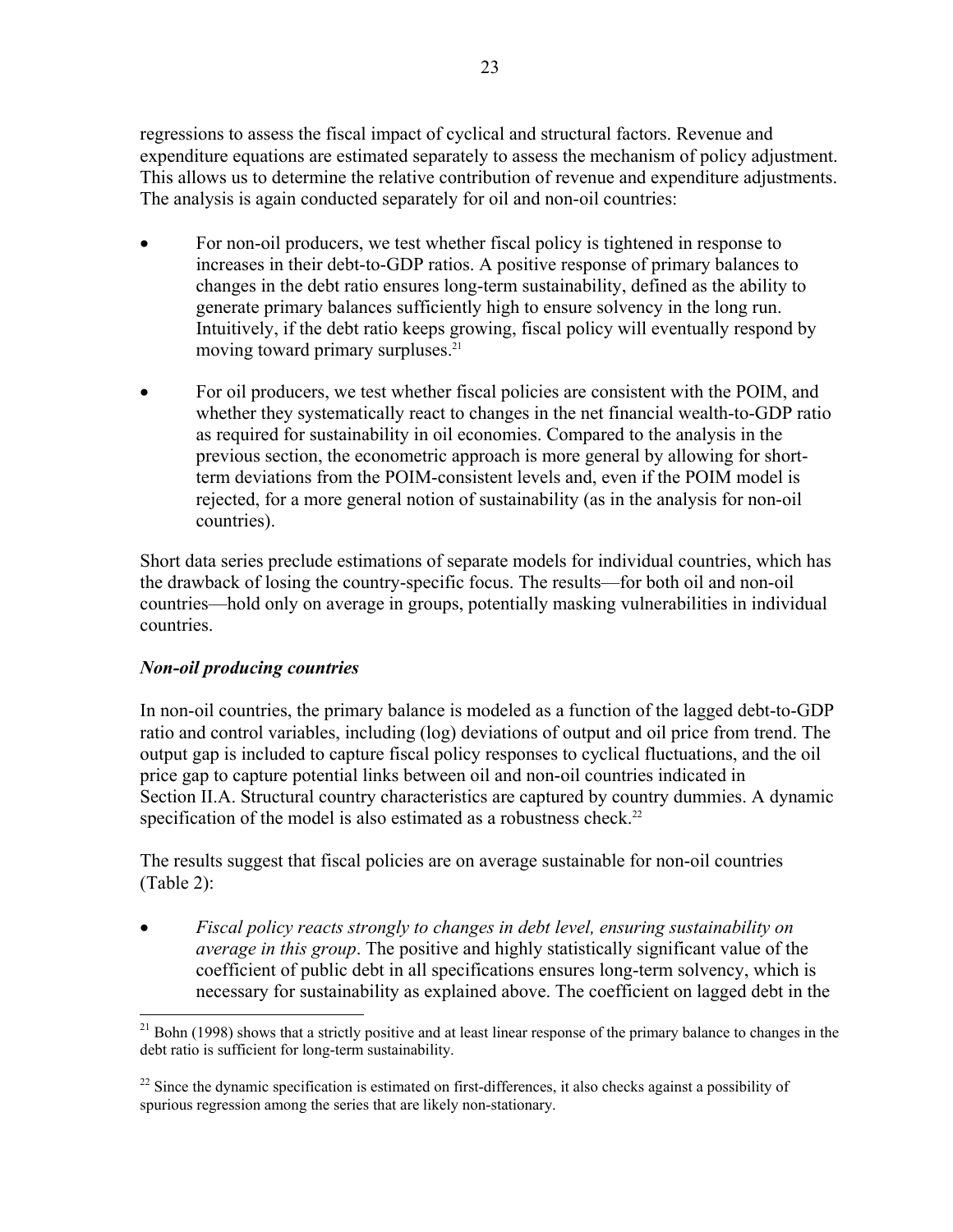estimated reaction suggests that the primary balance improves between 0.5 to 0.8 percent of GDP for every 10 percentage point of GDP increase in public debt. These values also seem consistent with mean-reversibility of the debt ratio, i.e., debt ratios do not deviate from their long-run means for a prolonged period of time*.* 23

- *Countries react primarily by adjusting revenues.* For every 10 percentage point increase in the debt to GDP ratio, the revenue ratio increases by 0.4 percent. Expenditures react with the correct sign, but the effect is not statistically significant.
- *A systematic relationship between the output gap and the primary balance is hard to detect as cyclical fluctuations in output do not appear to strongly affect the primary balance.24* Neither the output gap, nor the oil price gap turned out statistically significant in any of the specifications. This suggests that the automatic stabilizers do not play a role in these countries, possibly due to weak tax buoyancy and a lack of well-functioning social safety nets designed to compensate the poor during temporary economic downturns. With respect to fiscal revenue, this could be due to the fact that particularly volatile economic sectors, such as agriculture and exports, are generally little taxed.<sup>25</sup>

|                         | Dependent variable |                       |             |               |               |  |  |  |
|-------------------------|--------------------|-----------------------|-------------|---------------|---------------|--|--|--|
|                         |                    |                       |             |               | Expenditure / |  |  |  |
|                         |                    | Primary balance / GDP |             | Revenue / GDP | <b>GDP</b>    |  |  |  |
|                         |                    |                       |             |               |               |  |  |  |
| Debt_1 / GDP_1          | $0.083**$          | $0.048***$            | $0.061***$  | $0.039***$    | $-0.022$      |  |  |  |
| Output gap              | $-0.039$           |                       | 0.111       |               |               |  |  |  |
| Oil prices gap          | $-0.022$           |                       |             |               |               |  |  |  |
| Primary balance 1/GDP 1 |                    | $0.492***$            |             |               |               |  |  |  |
| Output gap $> 0$        |                    |                       | $-0.344$    |               |               |  |  |  |
| Constant                | $-0.112***$        | 0.000                 | $-0.096***$ | $0.189***$    | $0.289***$    |  |  |  |
| R <sub>2</sub>          | 0.32               |                       | 0.19        | 0.19          | 0.02          |  |  |  |
| N                       | 104                | 95                    | 104         | 104           | 104           |  |  |  |

#### Table 2. Regression Results for Non-Oil Countries

\* p<.1; \*\* p<.05; \*\*\* p<.01. All specifications include fixed effect, except dynamic baseline estimated using Arellano-Bond method.

1

 $^{23}$  Bohn (1998) shows that debt dynamics is mean-reversing if the value of the coefficient of public debt is higher than the difference between real interest rate and GDP growth rate.

<sup>&</sup>lt;sup>24</sup> Coefficients of output gap were low and insignificant in both the revenue and expenditure equations and have been dropped from the reported specifications

 $25$  The correlation between the output gap and revenues is not always straightforward. For example, a downturn in agricultural production may lead to an increase in food imports, which could to be subject to high tariffs. In such a case, the expected relation between cyclical factors and tax revenue would be reversed.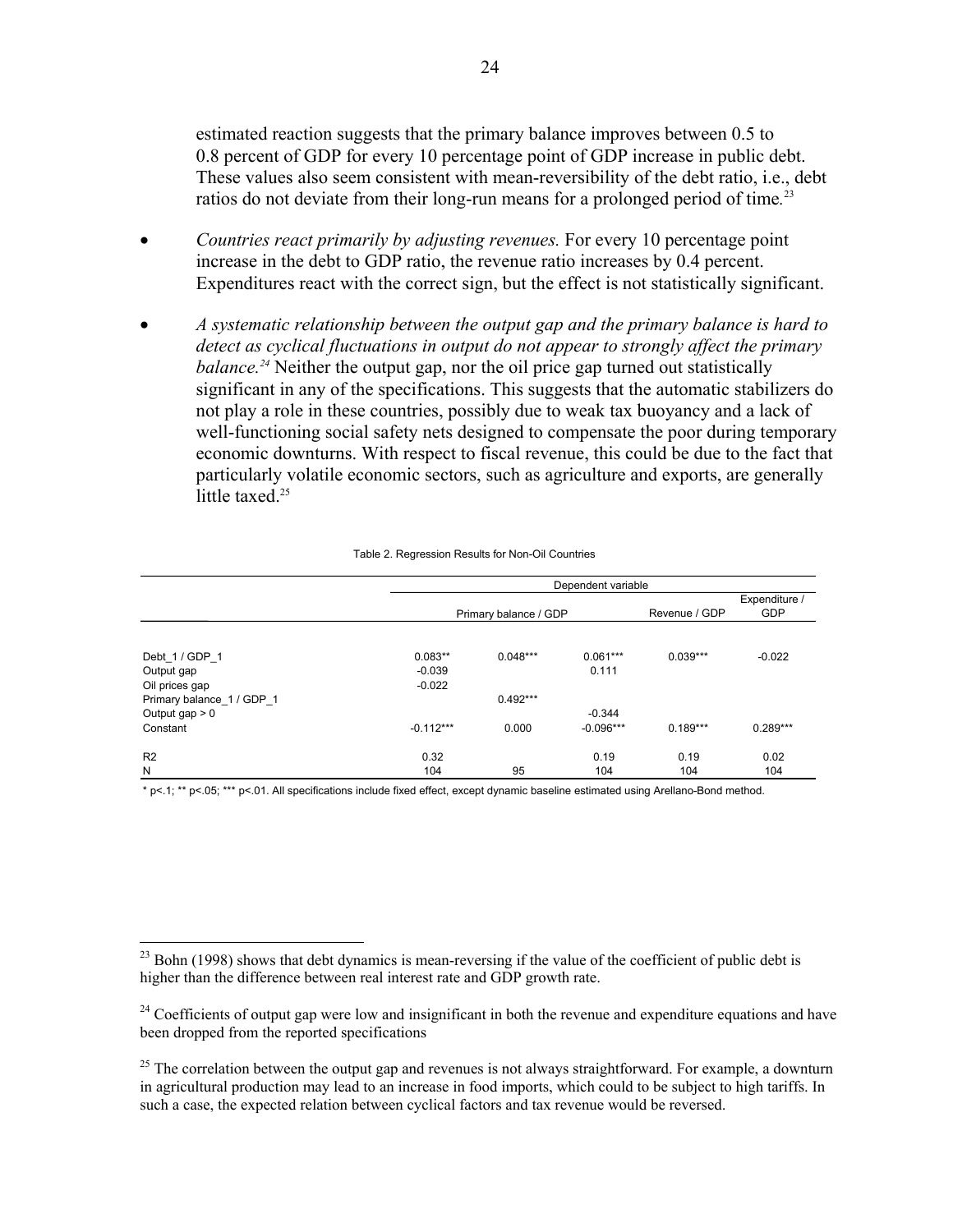#### *Oil producing countries*

1

The non-oil primary balance is modeled as a function of the present value of oil revenue and past net debt, both as ratios to non-oil GDP.<sup>26,27</sup> This specification allows for detecting a policy consistent with the POIM, but also for a more general test for sustainability, similar to the test for non-oil countries. The policy is consistent with the POIM if coefficients of the present value of oil revenue and of the net debt are both close to the real interest rate and the constant term is zero (see Appendix II for a derivation). The policy is sustainable in a more general sense if primary fiscal balances increase with net debt. The model includes the same control variables as for the non-oil countries; a dynamic specification is also estimated.

The results show that the policies seem not to be driven by the POIM, but appear on average sustainable (Table 3):

- *The analysis cannot affirm that fiscal policies are consistent with POIM.* The coefficient of the present value of oil revenue has a small and insignificant sign. This may reflect a violation of some of the strong assumptions of the model: the optimal distribution of the government wealth may be different than implied by the simple POIM model; or uncertainty about future oil prices and production may limit government's propensity to spend out of the permanent income.<sup>28</sup> It could also imply that governments do not generally follow a policy of spreading wealth equally across generations, but rather react to the current price of oil and debt developments (see below).
- *The link between the non-oil primary balance and net debt is strong, indicating that policies are sustainable.* The coefficient of the net debt is positive and significantly different from zero, which is sufficient for sustainability. An increase in the net debt ratio of 10 percent of GDP will improve the primary balance by about 0.3 percent of GDP. The presence of oil does not alter this conclusion: current oil revenue provides non-debt financing (improving sustainability compared to the non-oil case), and any other financing is reflected in the accumulation of debt (or reduction of assets), which in turn leads to a future fiscal tightening as in the non-oil case.

<sup>&</sup>lt;sup>26</sup> The present value of oil revenue is defined as in section IIIA under the "conservative-price scenario". Net debt is the negative of net financial assets defined above. The first specification in Table 3 allows for a different effect of debt and assets on the primary balance (Table 3). Restricting these effects to have the same absolute value is not rejected at any conventional significance level. Thus, in the subsequent specifications gross debt and assets were replaced by net debt.

 $^{27}$  Bahrain is excluded from the sample. Libya is also excluded, as the dynamics of primary balances and debt changed significantly after lifting UN sanctions, distorting results in the sample including this episode.

<sup>&</sup>lt;sup>28</sup> The time variation in the estimated oil wealth may be small if, in the government's perception, oil prices revert to a certain mean value (are mean-stationary).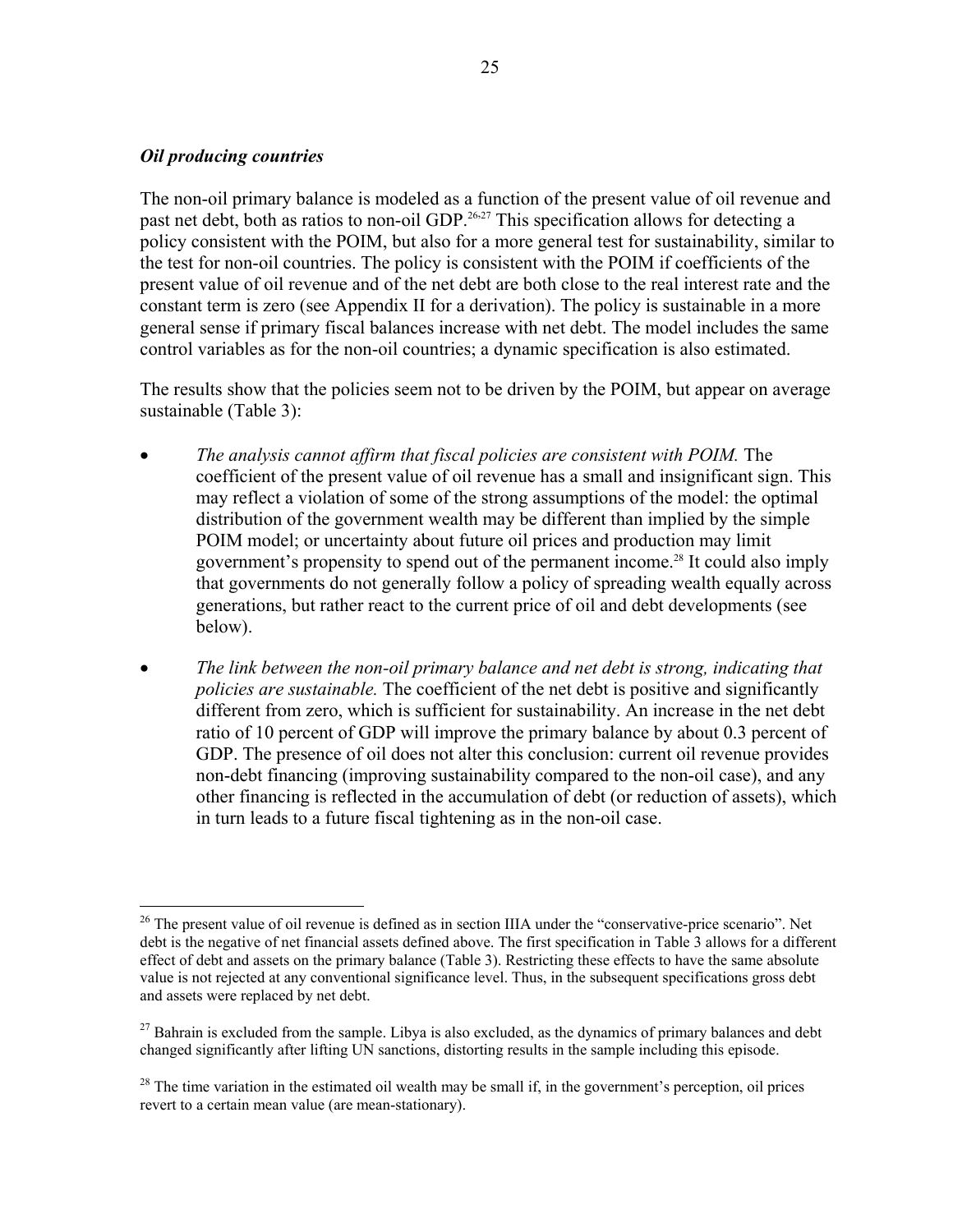- *The effect of cyclical changes in oil prices on the non-oil primary balance is weak.* A negative and low (in absolute value) coefficient of the oil price  $\gamma$ <sup>29</sup> indicates that the policy is on average pro-cyclical (a decline in oil prices triggers policy tightening), but the pro-cyclicality is weak. A decrease in the oil price gap by 10 percent increases the non-oil primary balance by 0.8 percent of non-oil GDP.<sup>30</sup> There is no econometric evidence for an asymmetric response of non-oil balances to the oil price gap: the positively restricted oil price gap coefficient is positive but not statistically significant. Similarly, the coefficient of the non-oil output gap is insignificant.
- *Expenditures react more strongly to cyclical changes in oil prices than non-oil revenues, although both responses are weak.* This suggests that oil-countries adjust to changes in oil prices mainly by adjusting expenditures. The effects of oil price deviations and debt changes on revenues and expenditures seem symmetric.

|                                           | Dependent variable                    |             |            |             |             |            |                           |  |
|-------------------------------------------|---------------------------------------|-------------|------------|-------------|-------------|------------|---------------------------|--|
|                                           |                                       |             |            |             |             | Non-oil    |                           |  |
|                                           |                                       |             |            |             |             |            | rev. / non- Expenditure / |  |
|                                           | Non-oil primary balance / non-oil GDP |             |            |             |             | oil GDP    | non-oil GDP               |  |
|                                           |                                       |             |            |             |             |            |                           |  |
| Debt 1 / non-oil GDP                      | 0.027                                 |             |            |             |             |            |                           |  |
| Non-oil output gap                        | $-0.125$                              |             |            |             |             |            |                           |  |
| Oil prices gap                            | $-0.079*$                             | $-0.078**$  | $-0.058*$  | $-0.162**$  | $-0.077**$  | $0.056**$  | $0.152***$                |  |
| Assets 1 / non-oil GDP                    | $-0.032***$                           |             |            |             |             |            |                           |  |
| Oil wealth / non-oil GDP                  | 0.000                                 |             |            |             |             |            |                           |  |
| Net debt 1 / non-oil GDP                  |                                       | $0.031***$  | $0.033***$ | $0.030***$  | $0.029***$  | $0.022***$ | $-0.010*$                 |  |
| Non-oil primary balance 1 / non-oil GDP 1 |                                       |             | $0.442***$ |             |             |            |                           |  |
| Oil price gap $> 0$                       |                                       |             |            | 0.195       |             |            |                           |  |
| Net debt in low income countries          |                                       |             |            |             | 0.021       |            |                           |  |
| Constant                                  | $-0.284***$                           | $-0.288***$ | $-0.003$   | $-0.303***$ | $-0.295***$ | $0.219***$ | $0.517***$                |  |
| r2                                        | 0.221                                 | 0.219       |            | 0.239       | 0.225       | 0.198      | 0.199                     |  |
| N                                         | 108                                   | 108         | 99         | 108         | 108         | 108        | 108                       |  |

Table 3. Regression Results for Oil-Producing Countries

\* p<.1; \*\* p<.05; \*\*\* p<.01. All specifications include fixed effect, except dynamic baseline estimated using Arellano-Bond method.

#### **C. What Are Current Vulnerabilities?**

While the preceding analysis indicates that fiscal positions appear to be generally sustainable, it also points to a number of sources of vulnerability that remain of concern looking forward:

The volatility of oil revenue and grants is an important vulnerability in the region. This is particularly important given that fiscal adjustments—particularly in non-oil producing countries—rely heavily on revenue mobilization due to rigidities in expenditures.

1

 $29$  The gap is defined as a logarithmic difference between the actual price and the HP-filtered trend.

 $30$  Since oil revenues are typically higher that the non-oil GDP, a decline in oil prices by 10 percent is often equivalent to a reduction in total revenue in excess of 10 percent. According to the estimates, a reduction of this size leads to a very modest reduction in expenditures (and even a smaller increase in non-oil revenues), leaving the non-oil primary balance only less than one percentage point of non-oil GDP stronger than before the shock.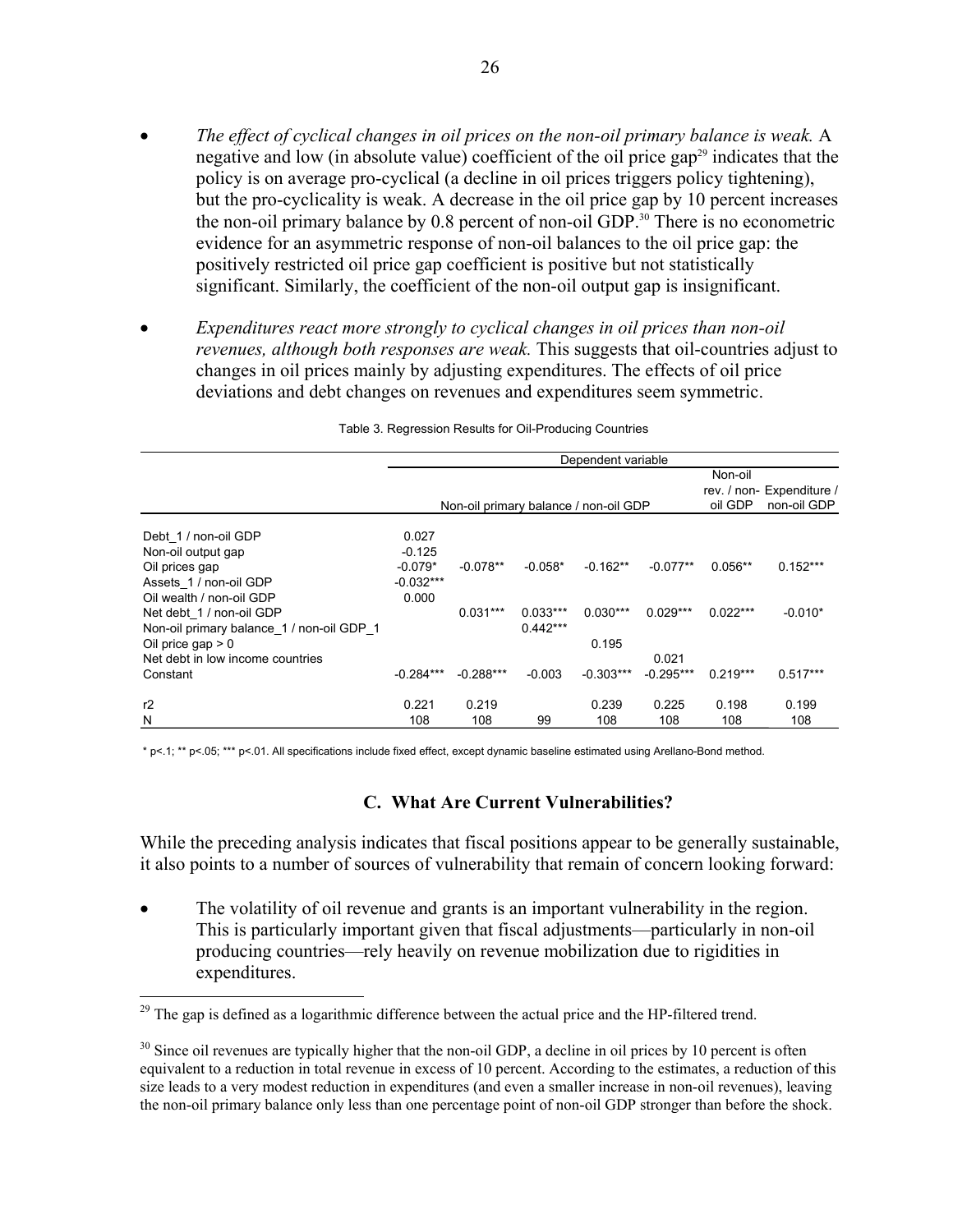- The weakness in data coverage, in particular the narrowness of coverage and large off-budget operations, and the lack of systematic data on contingent liabilities, is a major source of vulnerability, as government liabilities may arise without forewarning and preparation.
- The stable regional financing base has insulated some countries from global market reactions in the past, but a gradual opening up of the region to international capital markets may eliminate this cushion over time, although the near future will probably entail high liquidity as long as oil prices stay high.
- While rising domestic debt can be seen as a more "secure" substitute to external debt, if not managed properly, it can led to inflation, low growth, and a loss of confidence. Although debt ratios are on a declining trend, rising interest rates and crowding out of private sector investment could stifle growth and perpetuate debt since debt levels are still relatively high for non-oil producing countries.

### **IV.CONCLUSIONS**

Public debt in the Middle East rose during the mid-nineties mainly due to large non-oil primary deficits in oil producing countries. At the time, volatile oil revenues were at a low in these countries and they did not fully adjust to this temporary shock. Debt has decreased in recent years, mainly due to high oil revenue. Thus, in oil-producing countries fiscal policy has been procyclical with respect to both oil prices and growth. In non-oil countries, growth, some primary fiscal adjustment, and debt relief contributed to a decline in debt levels.

On average, fiscal policies have adequately reacted to past high indebtedness and have avoided default or debt crises. But while countries in the Middle East have fared well so far, public debt levels remain uncomfortably high in many economies, particularly in non-oil producing countries and middle income oil producers. For non-oil producing countries, a substantial adjustment of the primary balance would be needed to bring debt down to a safer level. Non-oil producing countries also adjust mainly by increasing revenues, which suggests the need to increase expenditure flexibility.

Middle-income oil producing countries may need to adjust if they want to bring their policies in line with the permanent oil income model (POIM). Specific policy recommendations need take into account the uncertainties surrounding the permanent oil benchmark and country specific differences. The fiscal position in higher-income oil producers appears sustainable but not necessarily in line with the POIM.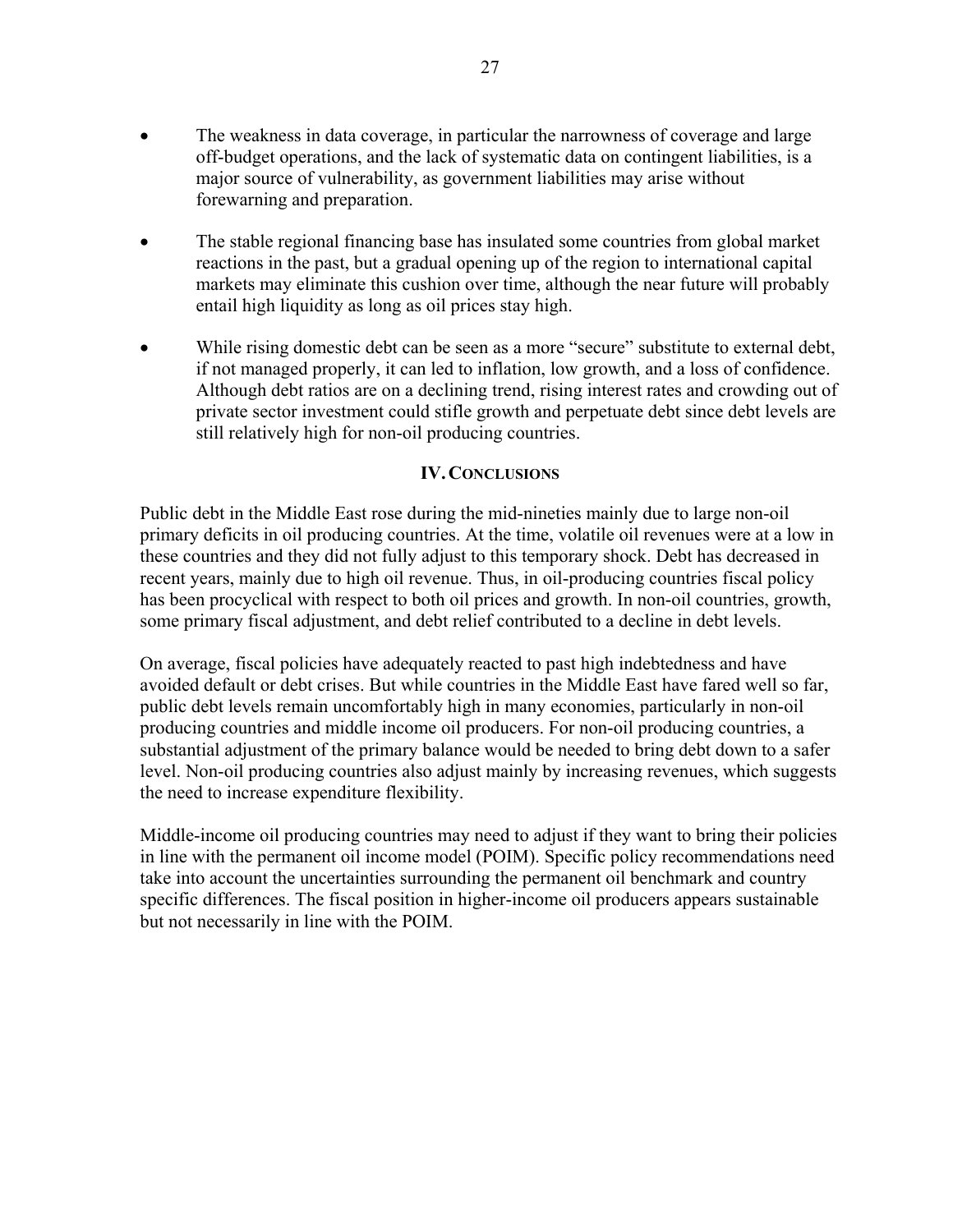## **Appendix I**

#### **DATA ISSUES**

Reliable and consistent time series data is a major requirement for studying public debt and fiscal sustainability and vulnerability. The dataset constructed for this study contains fiscal and public debt data for the 19 countries from 1990 to 2005 obtained from IMF staff reports and country economists. There were several issues in the compilation of the data set, ranging from missing series to inconsistencies and less than adequate coverage of the public sector. Notwithstanding these shortcomings, a reasonably comprehensive dataset was constructed, covering fiscal flows, and external and domestic debt stock for most countries and allowing for a cross-country analysis of debt and fiscal policy response in the region. Some of the empirical work uses a shorter period—1999–2004—because of gaps in the data prior to 1999.

#### *Data availability*

 $\overline{a}$ 

Data on fiscal flows (revenue, expenditure, the deficit and its financing) are typically easily available, especially for central governments, but there were a number of gaps for individual countries. In particular, there were no data for UAE prior to 1999 because of the lack of revenue figures for Abu Dhabi Investment Authority (ADIA); for Egypt data prior to 1999 were unavailable due to a structural break in the series; for Pakistan there was no breakdown of fiscal expenditures related to salaries and wages due to inconsistency of their expenditure management system with IMF economic classifications; and Qatar's total financing data for 1990–92 are missing. In addition, data are missing for Kuwait during 1990–93 due to first Gulf War disruption. Details on official versus private external financing are lacking in the majority of sample countries.

Public debt data narrowly defined to include the sum of the government's liabilities<sup>31</sup> are available for most countries from the beginning of the sample period (1990). Iran, Egypt and UAE, however, started producing this data in the late 1990s.

Detailed data on the composition of debt are generally missing. Few countries report information on the currency denomination of debt (local or foreign), the maturity (short term and long term), and the type of interest rate (fixed or indexed). The breakdown of external debt between private and official debtors is also often not explicit.

<sup>&</sup>lt;sup>31</sup> Public debt should be defined as the sum of government liabilities arising from borrowing or from not paying its obligations. When assessing debt sustainability, it is useful to include contingent liabilities such as government guaranteed debt and unfunded liabilities that can generate future obligations such as pension systems and cost of bank and enterprise restructuring.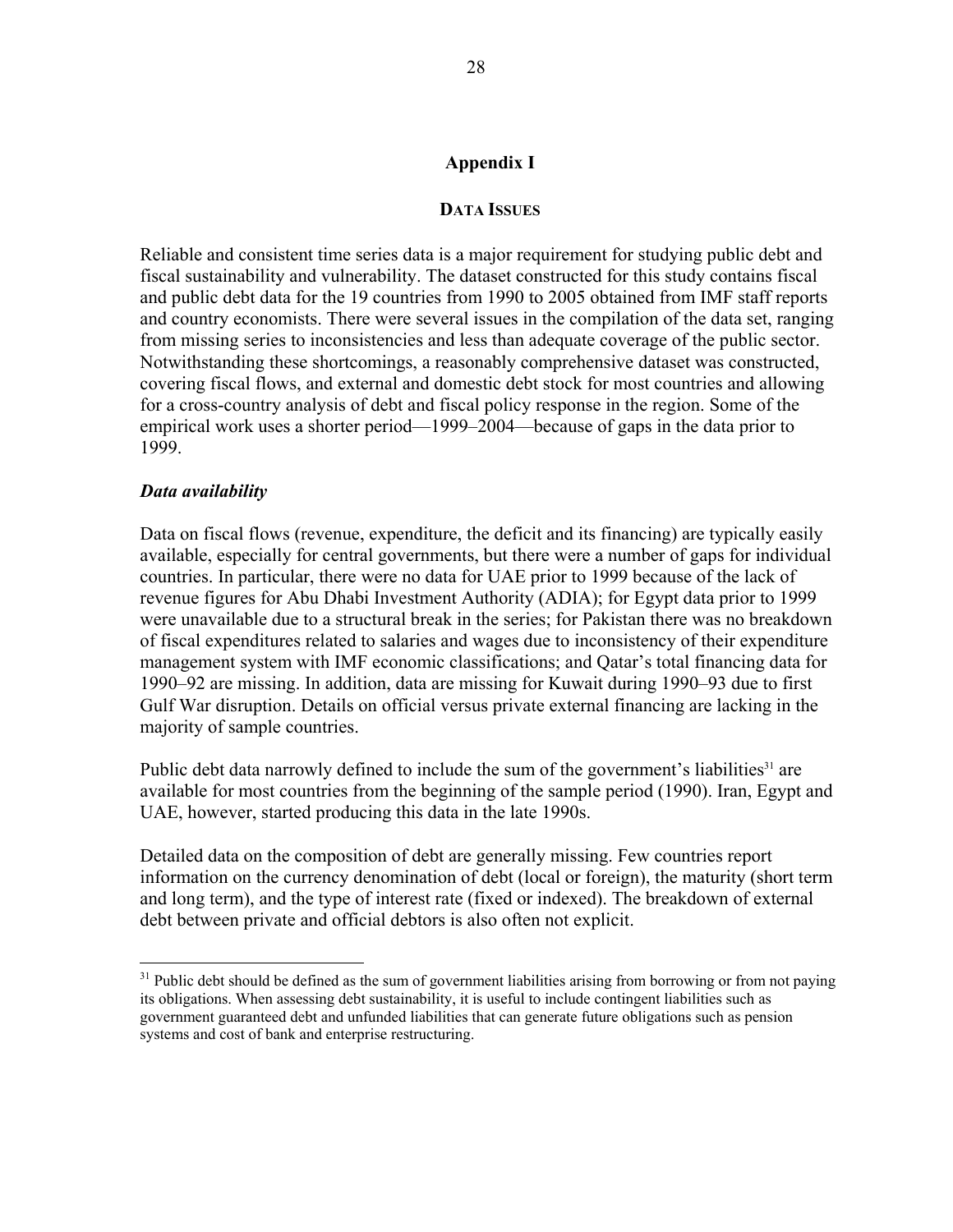Data on government domestic and external assets in many cases are not available, mostly due to secrecy reasons. In particular, data on external assets for GCC countries are almost nonexistent. The stock of portfolio debt securities, bank deposits and other debt instruments estimated by Lane and Milesi-Ferretti (2005) are used as a proxy. The estimates are mainly based on country's reported international investment position, claims by non-bank domestic residents on BIS-reporting banks, and foreign assets hold by commercial banks and other banking institutions reported in IFS. Figure A1 compares series from the Lane and Milesi-Ferretti database ("LMF") with claims by non-bank domestic residents on BISreporting banks, which is a more standard measure of external assets ("BIS").

## *Data coverage*

29

Middle Eastern countries tend to have a narrow coverage of public sector data compared to other regions, particularly Latin America. This hampers the assessment of fiscal and debt sustainability and vulnerability. For fiscal flows 2 countries report data for public sector (Iran and UAE(partially)), 2 for general government (Egypt and Pakistan,), and the remainder for central government only. Regarding public debt, 5 report data for public sector (Egypt, Libya, Oman, Saudi Arabia, and UAE), 3 for general government (Jordan, Pakistan, and Tunisia), and the remaining 11 for central government.

Data on contingent liabilities such as future pension obligations, potential costs of bank restructuring, or guarantees in public private partnerships (PPPs) are not available in most instances. This is an important shortcoming not only for countries with high debt, but also for those with what appear to be benign debt profiles, as such liabilities—particularly costs of bank restructuring—can be substantial.

Long-term external debt trends are analyzed based on WB GDF data. The coverage of these data is often broader than in staff reports, and includes public sector debt. Figure A1 compares data from the WB GDF ("WB"), Arab Monetary Fund ("AMF") and staff reports ("MCD data").



Source: Staff estimates based on IMF IFS, IMF WEO, Lane and Milesi-Ferretti (2005) and WB GDF.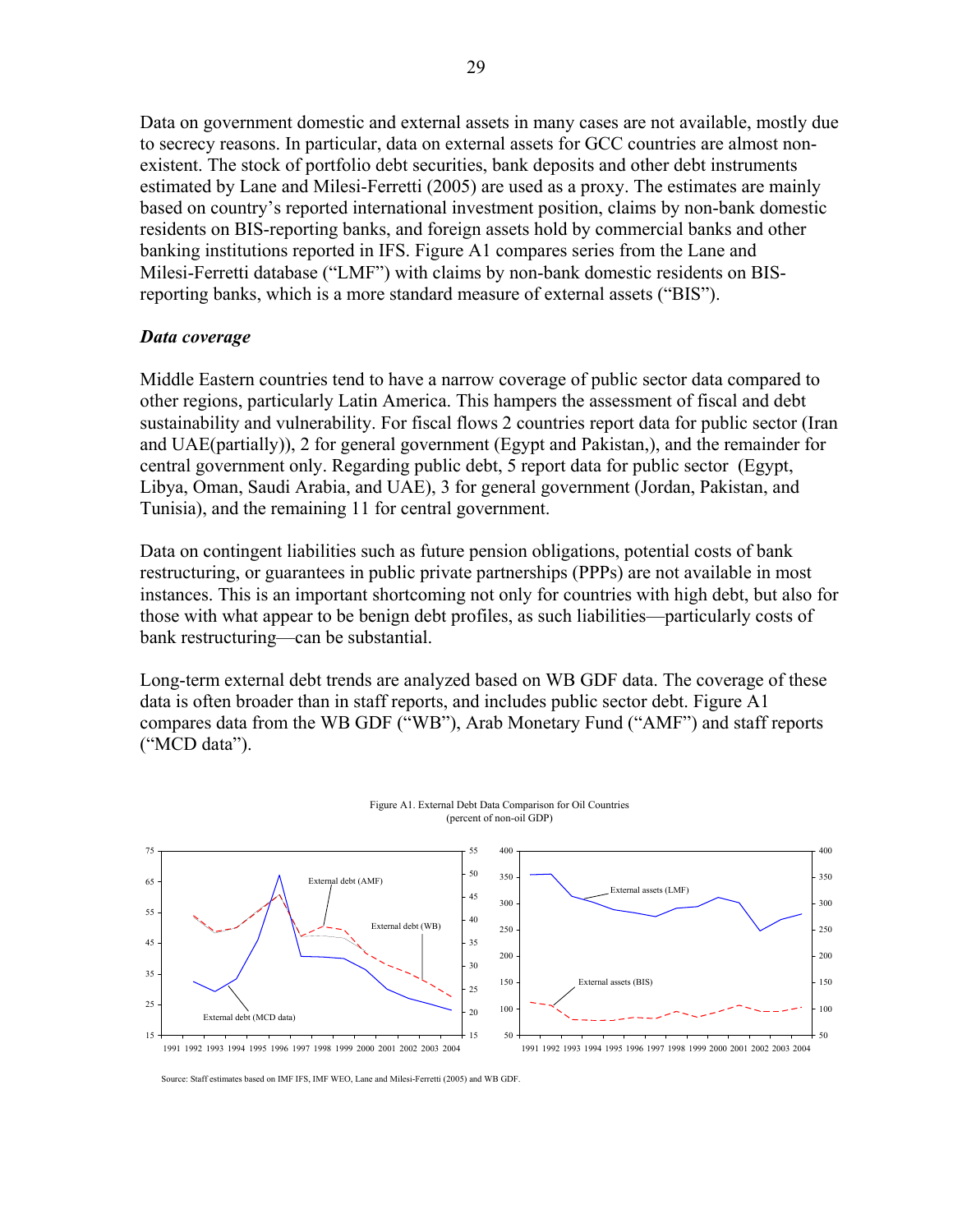#### **Appendix II**

#### **Specification of the Fiscal Policy and the Revenue/Expenditure Reaction Functions**

The fiscal policy reaction functions are estimated separately for non-oil and oil producing countries, covering period 1990–2005. Since some country series are incomplete, the panels are imbalanced.

Specification for non-oil producers follows Bohn (1998) and IMF (2003):<sup>32</sup>

$$
p_{i,t} = \alpha_i + \beta X_{i,t} + \rho b_{i,t-1} + \varepsilon_{i,t}
$$
 (1)

where  $p$  is the primary balance,  $b$  is debt stock (both measured as percentages of GDP),  $X$  is a vector of control variables, and *i* and *t* are country and time subscripts, respectively. The parameter  $\rho$  captures the effect of the public debt stock on the primary balance, A positive coefficient guarantees fiscal sustainability as explained in the main text.

The reaction function for oil producers is derived from the permanent oil income model (POIM). The POIM is derived by maximizing social welfare function, which depends on government expenditures other than financed by non-oil revenue:

$$
\max_{\{pb_i\}_{i=1}^\infty}\sum_{t=1}^\infty \beta^{t-1}U(-pb_t)
$$

(where *pb* stands for government non-oil primary balance deflated by non-GDP deflator), subject to the government budget constraint:

$$
b_t = (1+r)b_{t-1} - pb_t - z_t
$$

 $\overline{a}$ 

where *b* is government net debt, *z* is oil revenue (both deflated by non-GDP deflator) and *r* is real interest rate. Imposing the usual transversality condition and assuming that  $b(1 + r) = 1$ gives the following expression for the optimal non-oil primary government balance:

$$
\overline{pb} = rb_{t-1} - \frac{r}{1+r} \sum_{s=t}^{t+T} \left(\frac{1}{1+r}\right)^{s-t} z_s
$$

The optimal non-oil primary balance can be expressed as a function of *government wealth*, defined as a sum of net financial assets and oil wealth  $(w_t = -b_{t-1} + \frac{1}{1+...}) \left| \frac{1}{1+...} \right| z_s$  $t+T$   $\left(1\right)$   $\lambda^{s-t}$ *s t*  $t_{t} = -b_{t-1} + \frac{1}{1+r} \sum_{s=t} \left( \frac{1}{1+r} \right) z^{t}$  $w_t = -b$  $+T$  ( 1  $\lambda$ <sup>s-</sup>  $_{-1}$  +  $\frac{1}{1+r} \sum_{s=t} \left( \frac{1}{1+r} \right)$  $\left(\frac{1}{1}\right)$ ⎝  $=-b_{t-1} + \frac{1}{1+r} \sum_{s=t}^{t+T} \left( \frac{1}{1+r} \right)$ 1 1  $\frac{1}{1+\frac{1}{1+\cdots}}\sum_{i=1}^{t+T} \left(\frac{1}{1+\cdots}\right)^{s-i} z_s$ ):  $\overline{pb}$  = −*rw*<sub>t</sub>

 $32$  Kumar et al. (2005) Abiad and Baig (2005) use similar specifications.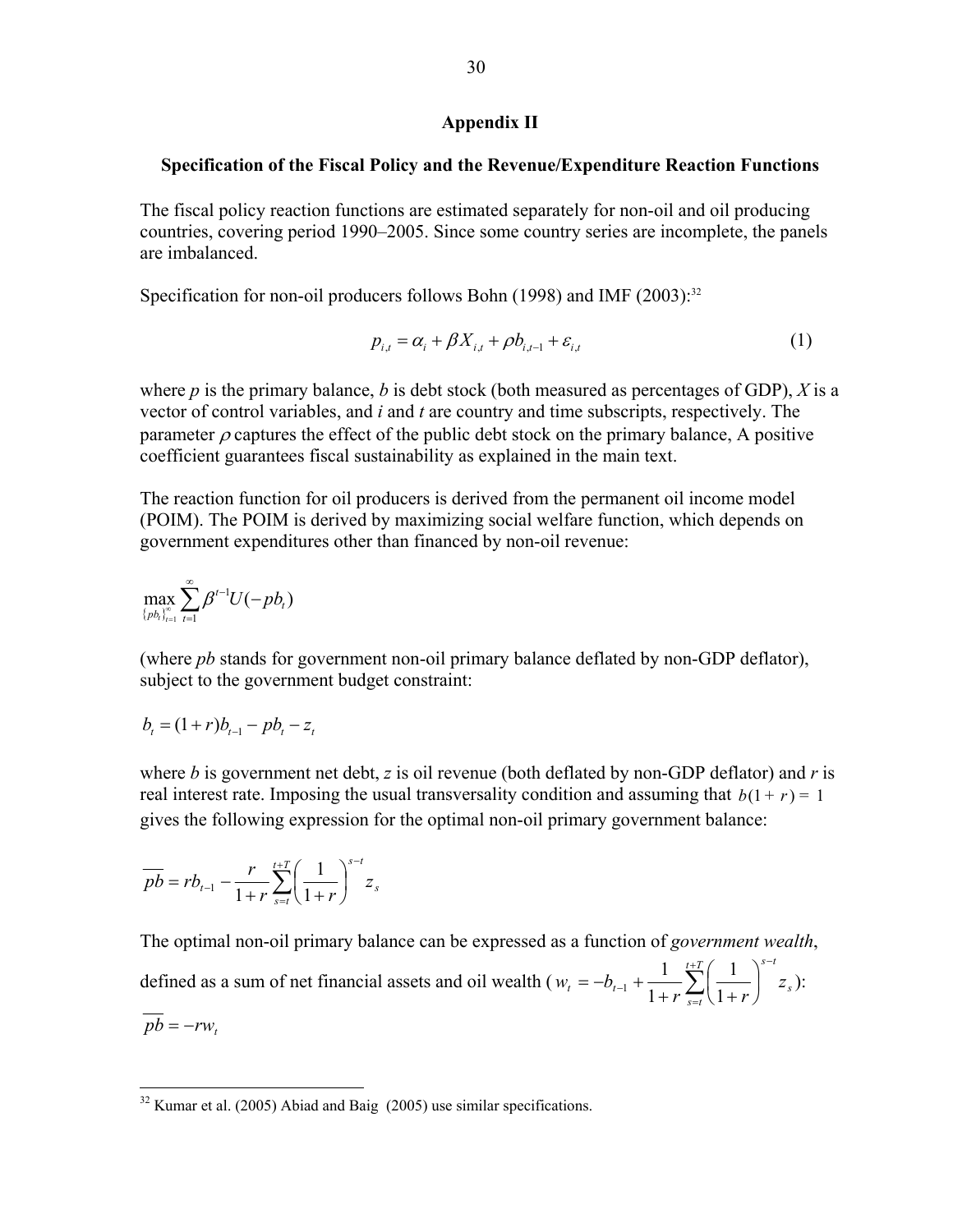While the derived optimal policy is a useful benchmark to assess the actual behavior of nonoil primary balances, it strongly depends on assumptions:

- Uncertainty, particularly regarding oil wealth, requires higher primary balances if governments are risk averse.
- Large swings in primary balances caused by significant variability in oil wealth (related to changes in the permanent component of oil prices) may be suboptimal if consumers become addicted to the level of consumption enjoyed in previous periods ("habit formation") (Leigh and Olters, 2006).
- Other specifications of the social welfare function may lead to a different optimal distribution of wealth across generations. For instance, the welfare function could be specified in per capita terms, allocating a greater share of government wealth to younger generations (assuming a positive population growth). But younger generations are likely better off than older generations if per capita non-oil GDP growth is positive, offsetting the effect of a lower consumption from wealth in the specification proposed in our paper. Alternatively, the welfare function could be expressed in terms of non-oil GDP, which would also imply a greater share of the government wealth spent by younger generations (assuming a positive non-oil GDP growth). But again it is unlikely to be socially optimal, given that younger generations would enjoy improved living standards from the higher non-oil GDP. 33
- The inclusion of other non-financial elements of the public sector balance sheet may change the assessment of sustainability. It may also require a different treatment of government consumption and investment spending, as the latter improves the broadly defined balance sheet of the public sector.
- Empirical specification based on this model has the following form:

$$
p_{i,t} = \alpha_i + \beta X_{i,t} + \rho b_{i,t-1} + \gamma w_{i,t} + \varepsilon_{i,t}
$$

where *p* is the primary balance, *b* is debt stock, *w* is oil wealth measured as percentages of non-oil GDP at the time t (note that the optimality condition is not derived for variables expressed as ratios to non-oil GDP: dividing the variables by the non-oil GDP is to facilitate a more general test for sustainability), *X* is a vector of control variables, and *i* and *t* are country and time subscripts, respectively. The parameter  $\rho$  captures the effect of the public debt stock on the primary balance and  $\gamma$  is the effect of oil-wealth. This equation is an empirical counterpart of the optimal non-oil primary government balance function derived above, but, as explained in the main text, it also allows for a more general test for sustainability in line with Bohn (1998). The empirical specification would be consistent with

 $\overline{a}$  $33$  Engel and Valdes (2000) develop a model more fully addressing intergenerational equity concerns when government spending is financed by taxes on non-oil activities, which is growing along with per-capita non-oil GDP.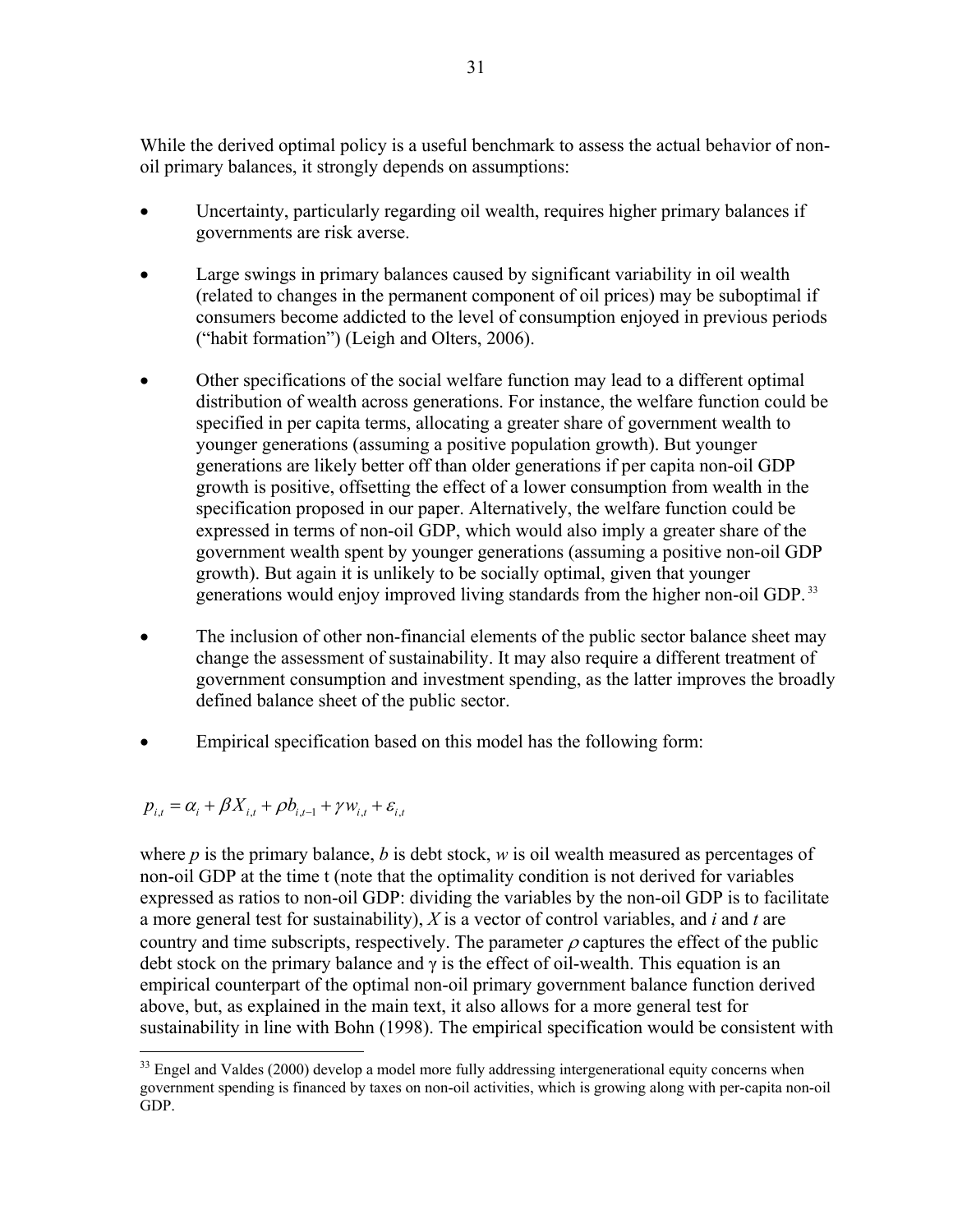the optimal non-oil primary balance derived above if  $\rho = r$ ,  $\gamma = \frac{r}{1+r}$  $\rho = r$ ,  $\gamma = \frac{r}{1+r}$  and, under the condition that the sample mean of  $X_{i,t}$  is zero, if country effects  $\alpha_i$  are all zeros. If average country effects (constant terms reported in tables 2 and 3 in the text) are zero, empirical results are *on average* consistent with the theoretical optimal non-oil primary balance specification for the sample of countries.

Control variables for oil producers include non-oil output gap (defined as a relative deviation of real non-oil GDP from the Hodrick-Prescott (HP) trend) and the oil-price gap (the relative deviation of the oil price from its HP trend). The specification for non-oil producers includes output gap and oil-price gap as percentages of GDP.

Extensions of the baseline model allow for non-linearities in the relationship between the primary balance on one hand, and the public debt and cyclical factors on the other. Alternative specifications permit the following: (i) asymmetric effects of positive and negative output gaps on the primary balance; (ii) asymmetric effects of above- and belowtrend oil prices; and (iii) debt and oil wealth in sub-groups (due to the limited number of observations differences in sub-groups are tested only for oil producers).

A different fiscal response depending on whether the public debt is beyond a certain threshold is also tested (captured by the spline coefficient determined so as to maximize the goodness of fit of the regression), but estimated effects were non-significant.

The revenue and expenditure functions are specified as the baseline fiscal policy reaction functions, separately for oil producers and non-oil producers, with revenue and total expenditure as dependent variables.

Oil wealth in local currency is estimated sequentially based on information available to policymakers at any given year and using the following main assumptions:

- Future production levels are fixed at the last observable level in energy-equivalent terms. Since most of the oil producing countries do not fully exploit their gas reserves, the share of gas is assumed to increase in the future production stream, maintaining the energy content unchanged. Data on oil and gas production and oil reserves, used to estimate the remaining production stream, are taken from Energy Information Administration. Gas data are transformed to oil equivalent assuming that the energy content of one barrel of oil and 5487 cubic feet of natural gas is the same.
- Future oil prices (in USD) are projected assuming that prices follow a two-factor model as in Schwartz and Smith (2000) (the model is re-estimated using 1990–2005 data for spot prices and 12 and 24 month-ahead WTI futures). The model assumes that long-run equilibrium prices follow a random walk with drift with short-term deviations following a Ornstein-Uhlenbeck process. Figure A2 presents spot and equilibrium prices and 12 month-ahead futures in the sample. The estimated drift rate is close to zero and is used in "conservative" estimates of oil wealth. Optimistic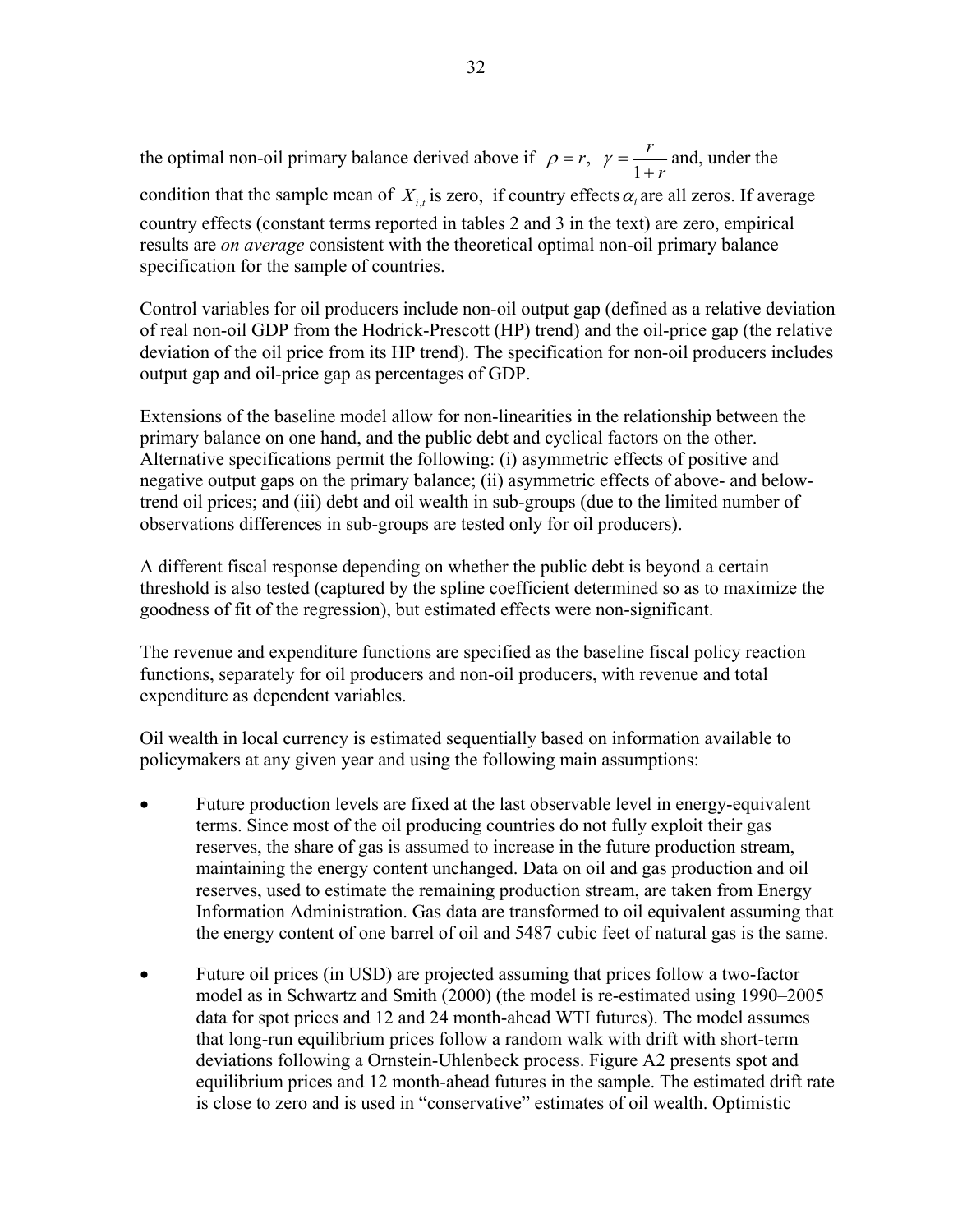estimates of oil wealth replace the estimated value with the assumed long-term rate US inflation rate at 2 percent per year (Figure A3).

- Inflation, real interest rates, and real exchange rates are constant, and PPP holds.
- Real interest rate and discount rate is 3 percent.



Figure A2. Estimated Equilibrium Prices, Spot and Future Prices in the Sample

Jan-90 Jan-91 Jan-92 Jan-93 Jan-94 Jan-95 Jan-96 Jan-97 Jan-98 Jan-99 Jan-00 Jan-01 Jan-02 Jan-03 Jan-04 Jan-05 Source: Datastream and IMF staff estimates.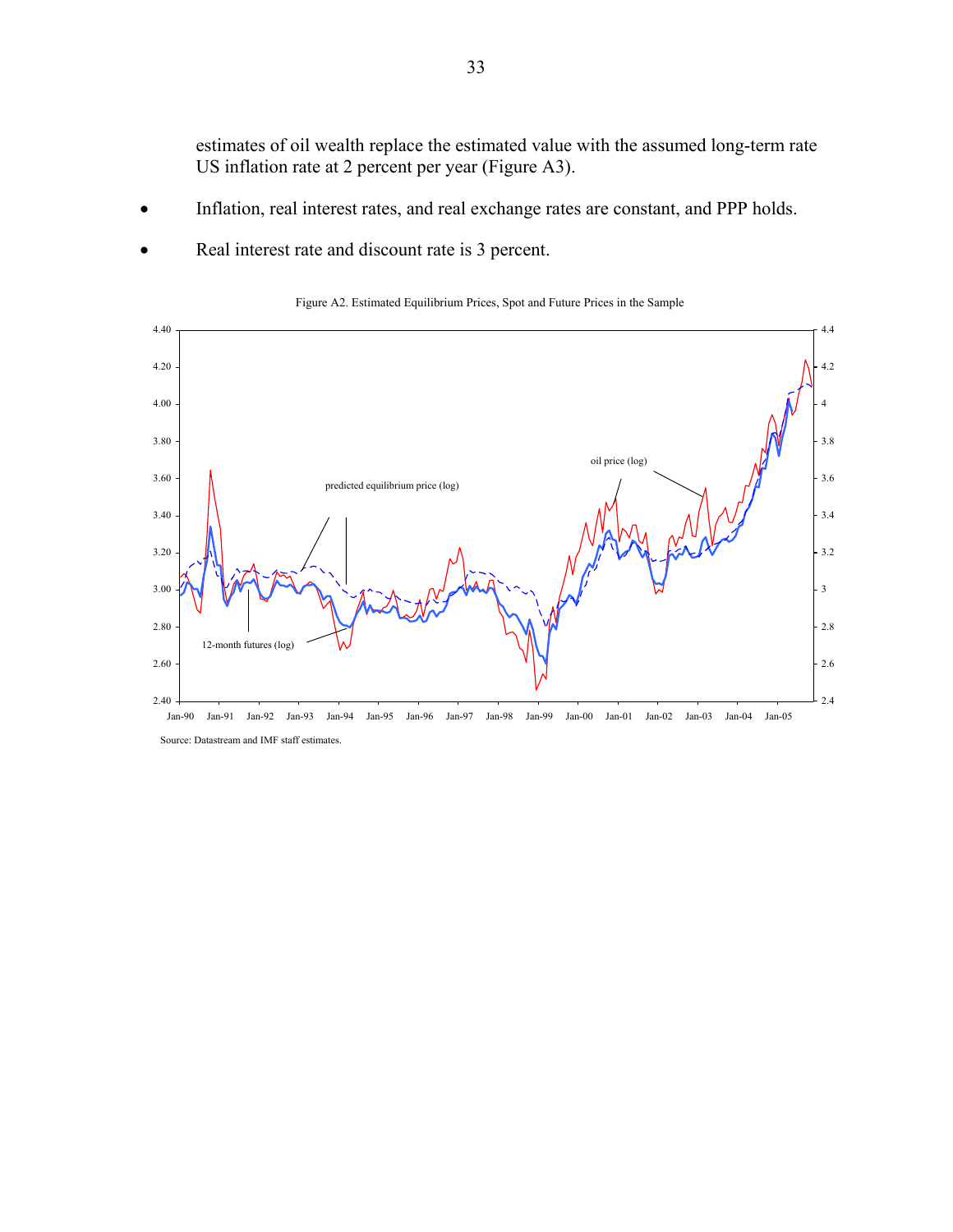

Figure A3. Oil Wealth: Range of Estimates (percent of non-oil GDP)

Source: IMF country reports, and staff estimates and calculations.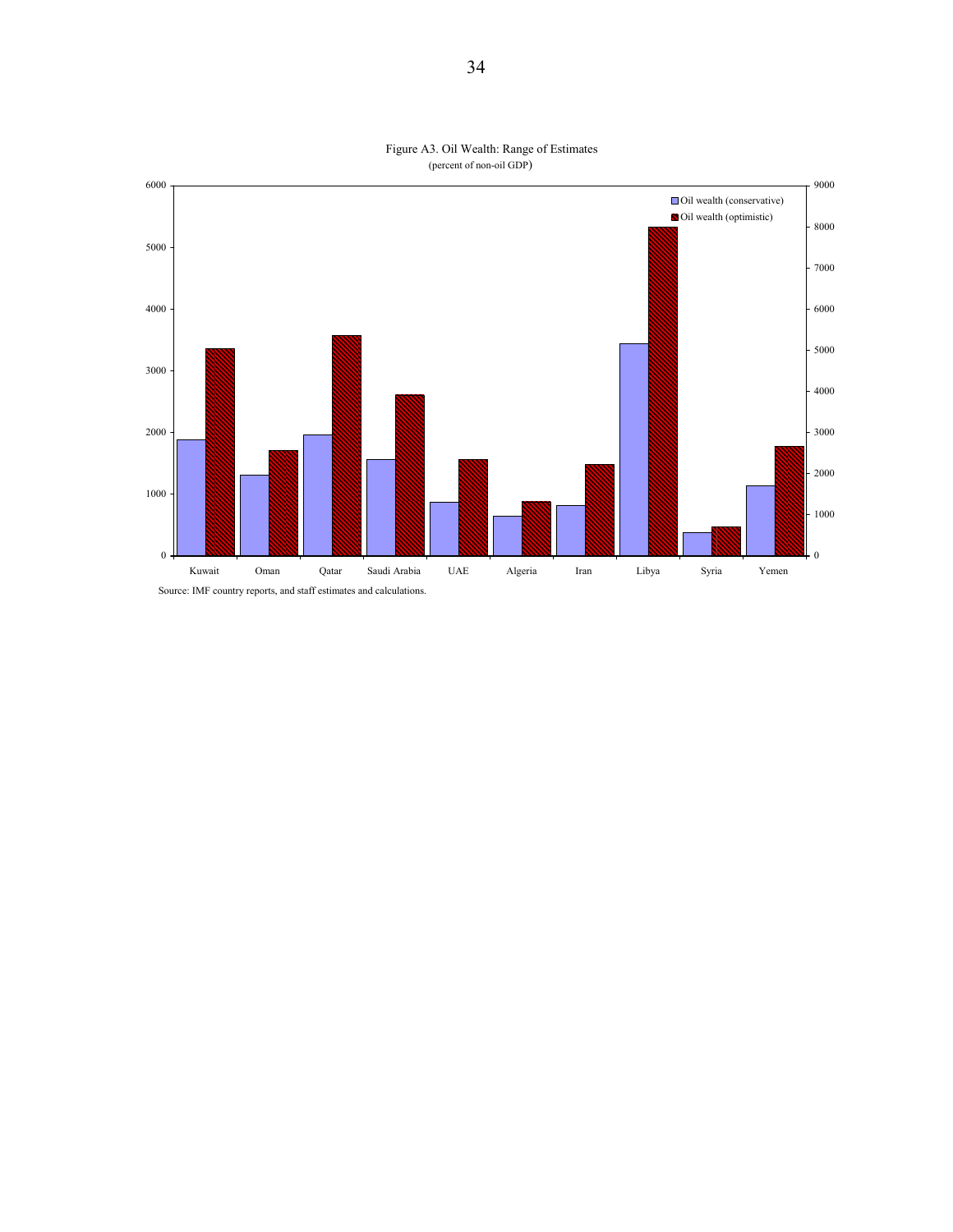#### **References**

- Abiad, Abdul and Taimur Baig, 2005, "Underlying Factors Driving Fiscal Effort in Emerging Market Economies," IMF Working Paper No. 05/106 (Washington: International Monetary Fund).
- Barnett, S. and R. Ossowski, 2003, "Operational Aspects of Fiscal Policy in Oil-Producing Countries", in *Fiscal Policy Formulation and Implementation in Oil-Producing Coutries*, ed. by J. Davis, R. Ossowski, and A. Fedelino (Washington: International Monetary Fund).
- Burnside, C., 2004 "Assessing New Approaches to Fiscal Sustainability Analysis." World Bank, mimeo, September 2004.
- Crandall, W. and J.-P. Bodin, 2005, "Revenue Administration Reform in Middle-Eastern Countries, 1994-2004," IMF Working Paper No. 05/203, (Washington: International Monetary Fund).
- Creane, S. Goyal, R., Mobarak, A. M., and R. Saab, 2004, "Financial Sector Developments in the Middle East and North Africa," IMF Working Paper No. 04/201, (Washington: International Monetary Fund).
- Bohn, Henning, 1998, "The Behavior of U.S. Public Debt and Deficits", The Quarterly Journal of Economics, August 1998, 949-963.
- Eichengreen, B, Hausmann, R, and U. Panizza, 2003 , "Currency Mismatches, Debt Intolerance and Original Sin: Why They Are Not the Same and Why it Matters", National Bureau of Economic Research, Inc, NBER Working Papers: 10036.
- E. Engel and R. Valdes, "Optimal Fiscal Strategy for Oil Exporting Countries", Working Paper No. 78, Center of Applied Economics (CEA), Dep. Ind. Engineering, U. of Chile, June 2000.
- Hakura, D., 2004, "Growth in the Middle East and North Africa," IMF Working Paper No. 04/56, (Washington: International Monetary Fund).
- International Monetary Fund, 2003, "Public Debt in Emerging Markets: Is it Too High", *World Economic Outlook, September 2003,* (Washington: International Monetary Fund).
- M. Kumar and F. Balassone, 2005, Cyclicality of Fiscal Policy and Cyclically Adjusted Fiscal Balances, SM/05/393.